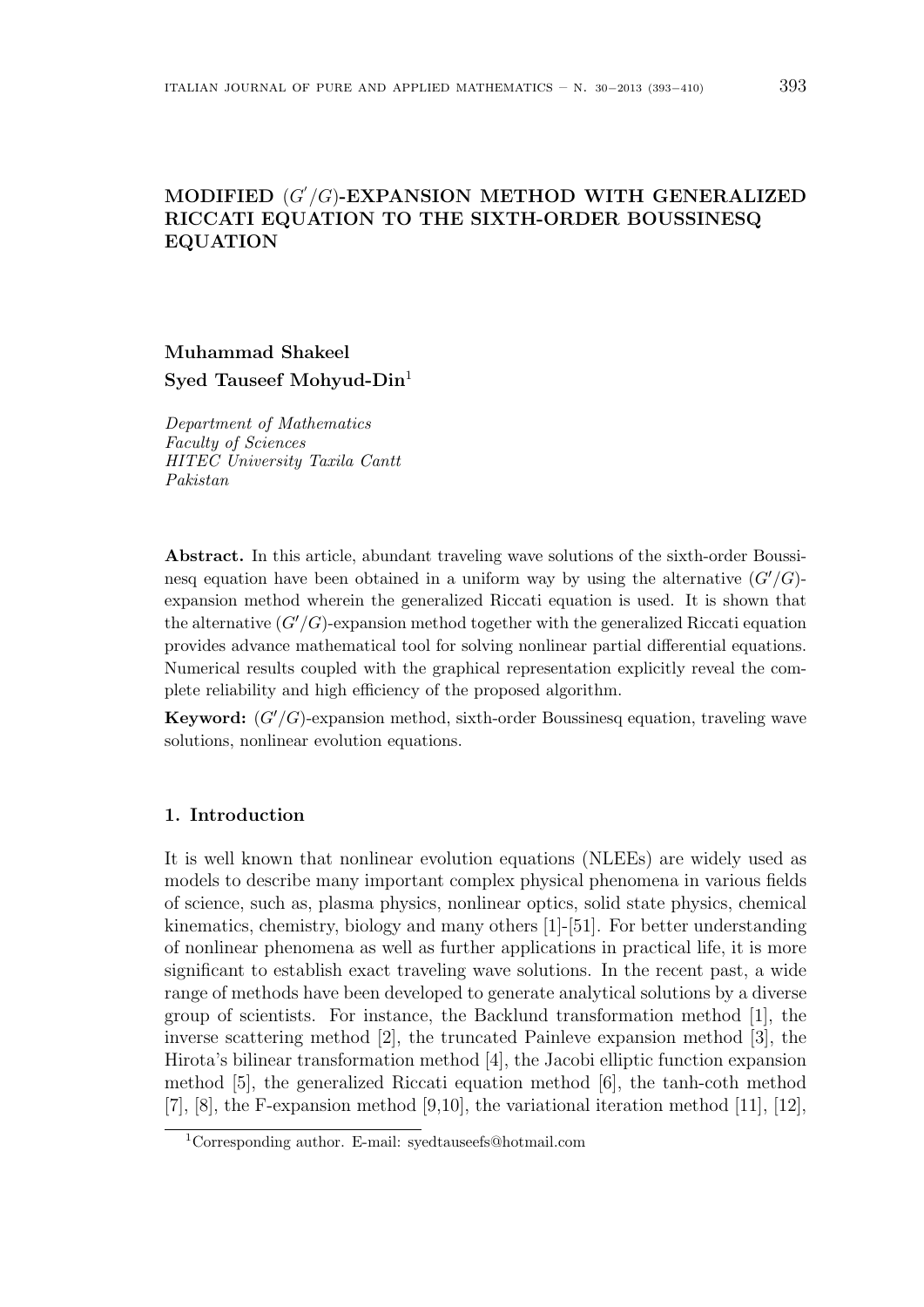the direct algebraic method [13], the homotopy perturbation method [14]-[16], the Exp-function method [17]-[21] and others [22]-[28].

Another important method was introduced by Wang et al. [29] introduced a direct and concise method, called the  $(G'/G)$ -expansion method to look for traveling wave solutions of nonlinear partial differential equations, where  $G = G(\xi)$ satisfies the second order linear ordinary differential equation  $G''(\xi) + \lambda G'(\xi)$  $\mu G(\xi) = 0$ ;  $\lambda$  and  $\mu$  are arbitrary constants. The  $(G'/G)$ -expansion method is one of the most powerful methods to solve nonlinear problems and several scientists investigated different kind of NLEEs to construct traveling wave solutions via this method and can be found in the articles [30]-[34] for better understanding.

In order to establish the effectiveness and reliability of the (*G′/G*)-expansion method and to expand the possibility of its application, further research has been carried out by several researchers. For instance, Zhang et al. [35] presented an improved  $(G'/G)$ -expansion method to seek more general traveling wave solutions. Zayed [36] presented a new approach of the  $(G'/G)$ -expansion method where  $G(\xi)$ satisfies the Jacobi elliptic equation,  $[G'(\xi)]^2 = e_2 G^4(\xi) + e_1 G^2(\xi) + e_0, e_2, e_1, e_0$ are arbitrary constants, and obtained new exact solutions. Zayed [37] again presented an alternative approach of this method in which  $G(\xi)$  satisfies the Riccati equation  $G'(\xi) = AG + BG^2(\xi)$  where *A* and *B* are arbitrary constants. Consequently, several researchers studied various nonlinear PDEs to generate traveling wave solutions via the improved  $(G'/G)$ -expansion method and can be found [38]-[41].

It is significant to observe that there exist some fundamental relationships among numerous complex nonlinear partial differential equations and some basic and soluble nonlinear ordinary differential equations (ODEs), such as the sine-Gordon equation, the sinh-Gordon equation, the Riccati equation, the Weierstrass elliptic equation etc. Therefore, it is natural to use the solutions of these nonlinear ODEs to construct exact solutions of various intricate nonlinear partial differential equations. Based on the relationships of complex nonlinear partial differential equations and ODEs, a number of methods, such as, the sinh-Gordon equation expansion method  $[42]$ , the generalized F-expansion method  $[43]$ ,  $[44]$ , the projective Riccati equation method [45], [46], the algebraic method [47] etc. have been developed.

In the present article, we combine the generalized Riccati equation with the  $(G'/G)$ –expansion method, called alternative  $(G'/G)$ –expansion method introduced recently by Akbar et al. [48] to find the exact traveling wave solutions of the sixth-order Boussinesq equation.

#### **2. The Alternative** (*G′/G*)**-Expansion Method**

Suppose we have the following nonlinear partial differential equation,

(1) 
$$
P(u, u_t, u_x, u_{tt}, u_{xx}, u_{xt}, \cdots) = 0.
$$

where  $u = u(x, t)$  is an unknown function, P is a polynomial in  $u = u(x, t)$  and its partial derivatives in which the highest order derivatives and the nonlinear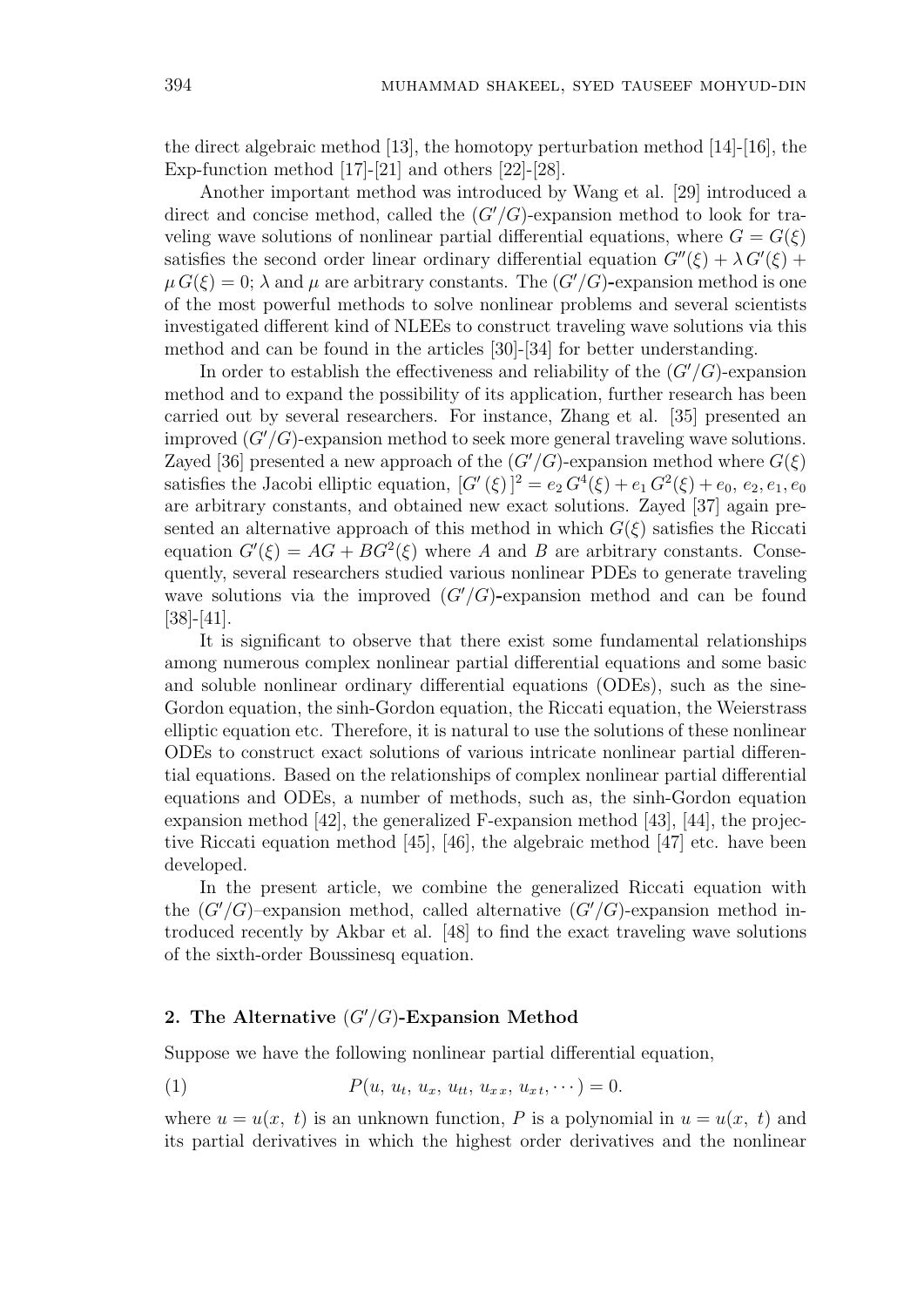terms are involved. The main steps of the alternative  $(G'/G)$ -expansion method are:

**Step 1.** The traveling wave variable,

(2) 
$$
u(x, t) = u(\xi), \xi = x - Vt,
$$

where  $V$  is the speed of the traveling wave, which converts the Eq.  $(1)$  into an ODE in the form,

(3) 
$$
Q(u, u', u'', u''', \cdots) = 0,
$$

where prime denotes the derivative with respect to*ξ*.

**Step 2.** If Eq. (3) is integrable, integrate it term by term one or more times, yields constant(s) of integration.

**Step 3.** Suppose that the solution of the Eq. (3) can be expressed by means of a polynomial in  $(G'/G)$  as follows:

(4) 
$$
u(\xi) = \sum_{i=0}^{n} a_i \left(\frac{G'}{G}\right)^i, a_n \neq 0
$$

where  $G = G(\xi)$  satisfies the generalized Riccati equation,

$$
(5) \tG' = r + pG + qG^2,
$$

where  $a_i$   $(i = 1, 2, 3, \cdots, n)$ ,  $p$ ,  $q$  and  $r$  are random constants to be determined later.

The generalized Riccati Eq. (5) has the following twenty seven solutions [49].

**Family 1.**  
\nWhen 
$$
p^2 - 4qr < 0
$$
 and  $pq \neq 0$  (or  $qr \neq 0$ ), the solutions of Eq. (5) are,  
\n
$$
G_1 = \frac{1}{2q} \left[ -p + \sqrt{4qr - p^2} \tan \left( \frac{1}{2} \sqrt{4qr - p^2} \xi \right) \right],
$$
\n
$$
G_2 = -\frac{1}{2q} \left[ p + \sqrt{4qr - p^2} \cot \left( \frac{1}{2} \sqrt{4qr - p^2} \xi \right) \right],
$$
\n
$$
G_3 = \frac{1}{2q} \left[ p + \sqrt{4qr - p^2} \left( \tan \left( \sqrt{4qr - p^2} \xi \right) \right) \pm \sec \left( \sqrt{4qr - p^2} \xi \right) \right],
$$
\n
$$
G_4 = -\frac{1}{2q} \left[ p + \sqrt{4qr - p^2} \left( \cot \left( \sqrt{4qr - p^2} \xi \right) \pm \csc \left( \sqrt{4qr - p^2} \xi \right) \right) \right],
$$
\n
$$
G_5 = \frac{1}{4q} \left[ -2p + \sqrt{4qr - p^2} \left( \tan \left( \frac{1}{4} \sqrt{4qr - p^2} \xi \right) - \cot \left( \frac{1}{4} \sqrt{4qr - p^2} \xi \right) \right) \right],
$$
\n
$$
G_6 = \frac{1}{2q} \left[ -p + \frac{\sqrt{(A^2 - B^2)(4qr - p^2)} - A \sqrt{4qr - p^2} \cos \left( \sqrt{4qr - p^2} \xi \right)}{A \sin \left( \sqrt{4qr - p^2} \xi \right) + B} \right],
$$
\n
$$
G_7 = \frac{1}{2q} \left[ -p + \frac{\sqrt{(A^2 - B^2)(4qr - p^2)} + A \sqrt{4qr - p^2} \cos \left( \sqrt{4qr - p^2} \xi \right)}{A \sin \left( \sqrt{4qr - p^2} \xi \right) + B} \right],
$$
\nwhere A and B are two non-zero real constants and satisfies the condition  $A^2 - B^2 > 0$ .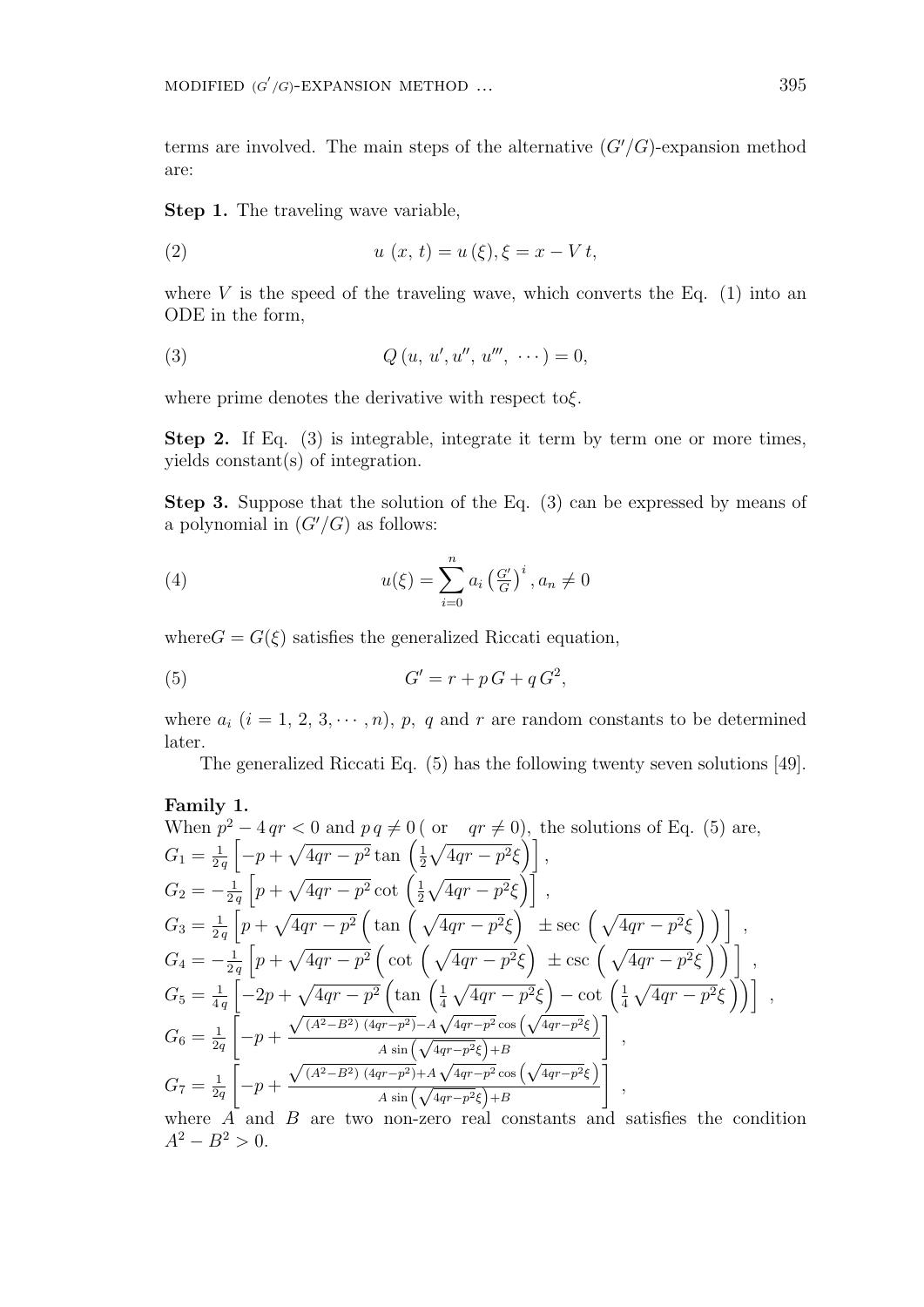$$
G_{8} = \frac{-2 r \cos \left(\frac{1}{2}\sqrt{4qr-p^{2}}\xi\right)}{\sqrt{4qr-p^{2}} \sin \left(\frac{1}{2}\sqrt{4qr-p^{2}}\xi\right) + p \cos \left(\frac{1}{2}\sqrt{4qr-p^{2}}\xi\right)} ,
$$
  
\n
$$
G_{9} = \frac{2 r \sin \left(\frac{1}{2}\sqrt{4qr-p^{2}}\xi\right)}{-p \sin \left(\frac{1}{2}\sqrt{4qr-p^{2}}\xi\right) + \sqrt{(4qr-p^{2})} \cos \left(\frac{1}{2}\sqrt{4qr-p^{2}}\xi\right)} ,
$$
  
\n
$$
G_{10} = \frac{-2 r \cos \left(\sqrt{4qr-p^{2}}\xi\right)}{\sqrt{(4qr-p^{2})} \sin \left(\sqrt{4qr-p^{2}}\xi\right) + p \cos \left(\sqrt{4qr-p^{2}}\xi\right) \pm \sqrt{(4qr-p^{2})} ,
$$
  
\n
$$
G_{11} = \frac{2 r \sin \left(\sqrt{4qr-p^{2}}\xi\right)}{-p \sin \left(\sqrt{4qr-p^{2}}\xi\right) + \sqrt{(4qr-p^{2})} \cos \left(\sqrt{4qr-p^{2}}\xi\right) \pm \sqrt{(4qr-p^{2})} ,
$$
  
\n
$$
G_{12} = \frac{4 r \sin \left(\frac{1}{4}\sqrt{4qr-p^{2}}\xi\right) \cos \left(\frac{1}{4}\sqrt{4qr-p^{2}}\xi\right)}{-2p \sin \left(\frac{1}{4}\sqrt{4qr-p^{2}}\xi\right) \cos \left(\frac{1}{4}\sqrt{4qr-p^{2}}\xi\right) + 2 \sqrt{(4qr-p^{2})} \cos^{2} \left(\frac{1}{4}\sqrt{4qr-p^{2}}\xi\right) - \sqrt{(4qr-p^{2})} .
$$

## **Family 2.**

When 
$$
p^2 - 4qr > 0
$$
 and  $pq \neq 0$  ( or  $qr \neq 0$ ), the solutions of Eq. (5) are,  
\n
$$
G_{13} = -\frac{1}{2q} \left[ p + \sqrt{p^2 - 4qr} \tanh \left( \frac{1}{2} \sqrt{p^2 - 4qr} \xi \right) \right],
$$
\n
$$
G_{14} = -\frac{1}{2q} \left[ p + \sqrt{p^2 - 4qr} \coth \left( \frac{1}{2} \sqrt{p^2 - 4qr} \xi \right) \right],
$$
\n
$$
G_{15} = -\frac{1}{2q} \left[ p + \sqrt{p^2 - 4qr} \left( \tanh \left( \sqrt{p^2 - 4qr} \xi \right) \pm i \sec h \left( \sqrt{p^2 - 4qr} \xi \right) \right) \right],
$$
\n
$$
G_{16} = -\frac{1}{2q} \left[ p + \sqrt{p^2 - 4qr} \left( \coth \left( \sqrt{p^2 - 4qr} \xi \right) \pm \csc h \left( \sqrt{p^2 - 4qr} \xi \right) \right) \right],
$$
\n
$$
G_{17} = -\frac{1}{4q} \left[ 2p + \sqrt{p^2 - 4qr} \left( \tanh \left( \frac{1}{4} \sqrt{p^2 - 4qr} \xi \right) + \coth \left( \frac{1}{4} \sqrt{p^2 - 4qr} \xi \right) \right) \right],
$$
\n
$$
G_{18} = \frac{1}{2q} \left[ -p + \frac{\sqrt{(A^2 + B^2)(p^2 - 4qr)} - A\sqrt{p^2 - 4qr} \cosh \left( \sqrt{p^2 - 4qr} \xi \right)}{A \sinh \left( \sqrt{p^2 - 4qr} \xi \right) + B} \right],
$$
\n
$$
G_{19} = \frac{1}{2q} \left[ -p - \frac{\sqrt{(B^2 - A^2)(p^2 - 4qr)} + A\sqrt{p^2 - 4qr} \cosh \left( \sqrt{p^2 - 4qr} \xi \right)}{A \sinh \left( \sqrt{p^2 - 4qr} \xi \right) + B} \right],
$$

where *A* and *B* are two non-zero real constants and satisfies the condition  $B^2 - A^2 > 0.$  $2r \cosh\left(\frac{1}{2}\sqrt{p^2-4qr}\xi\right)$ 

$$
G_{20} = \frac{2r \cosh\left(\frac{1}{2}\sqrt{p^2-4qr}\xi\right)}{\sqrt{p^2-4qr} \sinh\left(\frac{1}{2}\sqrt{p^2-4qr}\xi\right)-p \cosh\left(\frac{1}{2}\sqrt{p^2-4qr}\xi\right)} ,
$$
  
\n
$$
G_{21} = \frac{2r \sinh\left(\frac{1}{2}\sqrt{p^2-4qr}\xi\right)}{\sqrt{p^2-4qr} \cosh\left(\frac{1}{2}\sqrt{p^2-4qr}\xi\right)-p \sinh\left(\frac{1}{2}\sqrt{p^2-4qr}\xi\right)} ,
$$
  
\n
$$
G_{22} = \frac{2r \cosh\left(\sqrt{p^2-4qr}\xi\right)}{\sqrt{p^2-4qr} \sinh\left(\sqrt{p^2-4qr}\xi\right)-p \cosh\left(\sqrt{p^2-4qr}\xi\right) \pm i\sqrt{p^2-4qr}} ,
$$
  
\n
$$
G_{23} = \frac{2r \sinh\left(\sqrt{p^2-4qr}\xi\right)}{-p \sinh\left(\sqrt{p^2-4qr}\xi\right)+\sqrt{p^2-4qr} \cosh\left(\sqrt{p^2-4qr}\xi\right) \pm \sqrt{p^2-4qr}} ,
$$
  
\n
$$
G_{24} = \frac{4r \sinh\left(\frac{1}{4}\sqrt{p^2-4qr}\xi\right) \cosh\left(\frac{1}{4}\sqrt{p^2-4qr}\xi\right)}{-2p \sinh\left(\frac{1}{4}\sqrt{p^2-4qr}\xi\right) \cosh\left(\frac{1}{4}\sqrt{p^2-4qr}\xi\right)+2\sqrt{p^2-4qr} \cosh^2\left(\frac{1}{4}\sqrt{p^2-4qr}\xi\right)-\sqrt{p^2-4qr}} .
$$

# **Family 3.** When  $r = 0$  and  $pq \neq 0$ , the solutions of Eq. (5) are,  $G_{25} = \frac{-p d}{q [d + \cosh (p \xi) - \sinh (p \xi)]},$  $G_{26} = -\frac{p \left[\cosh\left(p \xi\right) + \sinh\left(p \xi\right)\right]}{q \left[d + \cosh\left(p \xi\right) + \sinh\left(p \xi\right)\right]},$ where *d* is an arbitrary constant.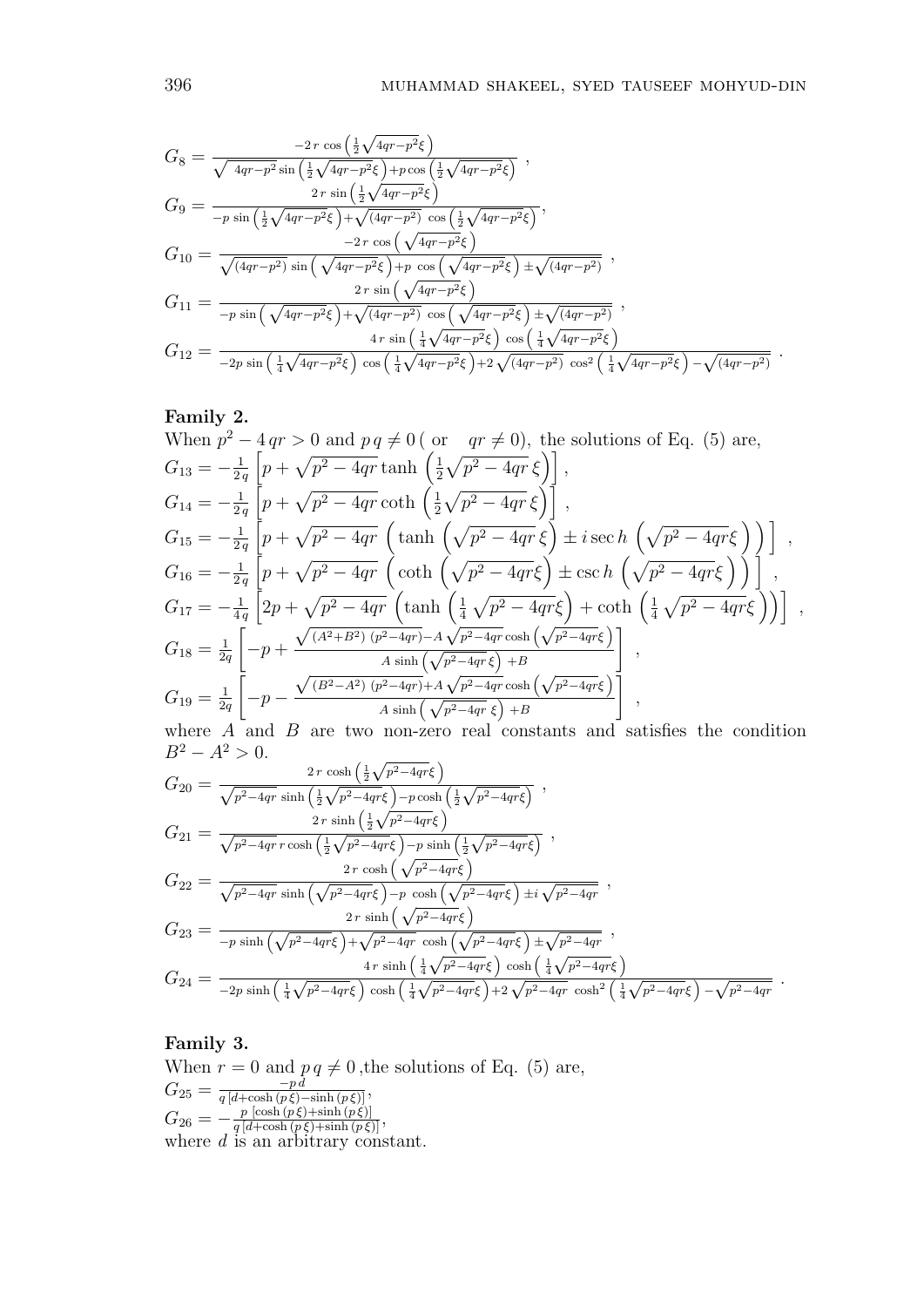#### **Family 4.**

When  $q \neq 0$  and  $r = p = 0$ , the solution of Eq. (5) is,  $G_{27} = -\frac{1}{a \xi + 1}$  $\frac{1}{q\xi+d_1}$ where  $d_1$  is an arbitrary constant.

**Step 4.** In Eq. (4), *n* is a positive integer which is usually obtained by balancing the highest order nonlinear term(s) with the linear term(s) of the highest order come out in Eq. (3).

**Step 5.** Substituting Eq. (4) into Eq. (3) and utilizing Eq. (5), we obtain polynomials in  $G^i$  and  $G^{-i}$  ( $i = 0, 1, 2, 3, \cdots$ ). Vanishing each coefficient of the resulted polynomials to zero, yields a set of algebraic equations for *an, p, q, r, V* and constant(s) of integration, if applicable. Suppose with the aid of symbolic computation software such as Maple, the unknown constants *an, p, q, r* and *V* can be found by solving these set of algebraic equations and substituting these values into Eq. (4), we obtain new exact traveling wave solutions of the nonlinear partial differential equation (1).

### **3. Some new traveling wave solutions of the sixth-order Boussinesq equation**

In this section, the alternating  $(G'/G)$ -expansion method together with the generalized Riccati equation is employed to construct some new traveling wave solutions for the sixth-order Boussinesq equation [50], [51]:

(1) 
$$
u_{tt} - u_{xx} - [15u u_{4x} + 30 u_x u_{3x} + 15 (u_{2x})^2 + 45 u^2 u_{2x} + 90 u u_x^2 + u_{6x}] = 0,
$$

Now, using the traveling wave variable (2) in Eq. (1), we have

(2) 
$$
V^2u'' - u'' - [15 u u^{(4)} + 30 u' u''' + 15 (u'')^2 + 45 u^2 u'' + 90 u (u')^2 + u^{(6)}] = 0,
$$

where  $u^{(4)}$  and  $u^{(6)}$  denotes the fourth and sixth derivative of *u* with respect to  $\xi$ . Integrating Eq. (2) once, we obtain:

(3) 
$$
C - (1 + 45u^2 - V^2) u' - 15u'u'' - 15u u''' - u^{(5)} = 0.
$$

where  $C$  is constant of integration. According to Step 3, the solution of Eq.  $(3)$ can be expressed by a polynomial in  $(G'/G)$  as follows:

(4) 
$$
u(\xi) = a_0 + a_1 \left(\frac{G'}{G}\right) + a_2 \left(\frac{G'}{G}\right)^2 + \dots + a_n \left(\frac{G'}{G}\right)^n, \quad a_n \neq 0
$$

where  $a_i$ ,  $(i = 0, 1, 2, 3, \cdots n)$  are constant to be determined and  $G = G(\xi)$  satisfies the generalized Riccati Eq. (5). Considering the homogeneous balance between the highest order derivative and the nonlinear terms in Eq. (3), we obtain  $n = 2$ .

Therefore, the solution of Eq. (4) takes the form:

(5) 
$$
u(\xi) = a_0 + a_1 \left(\frac{G'}{G}\right) + a_2 \left(\frac{G'}{G}\right)^2, \quad a_2 \neq 0
$$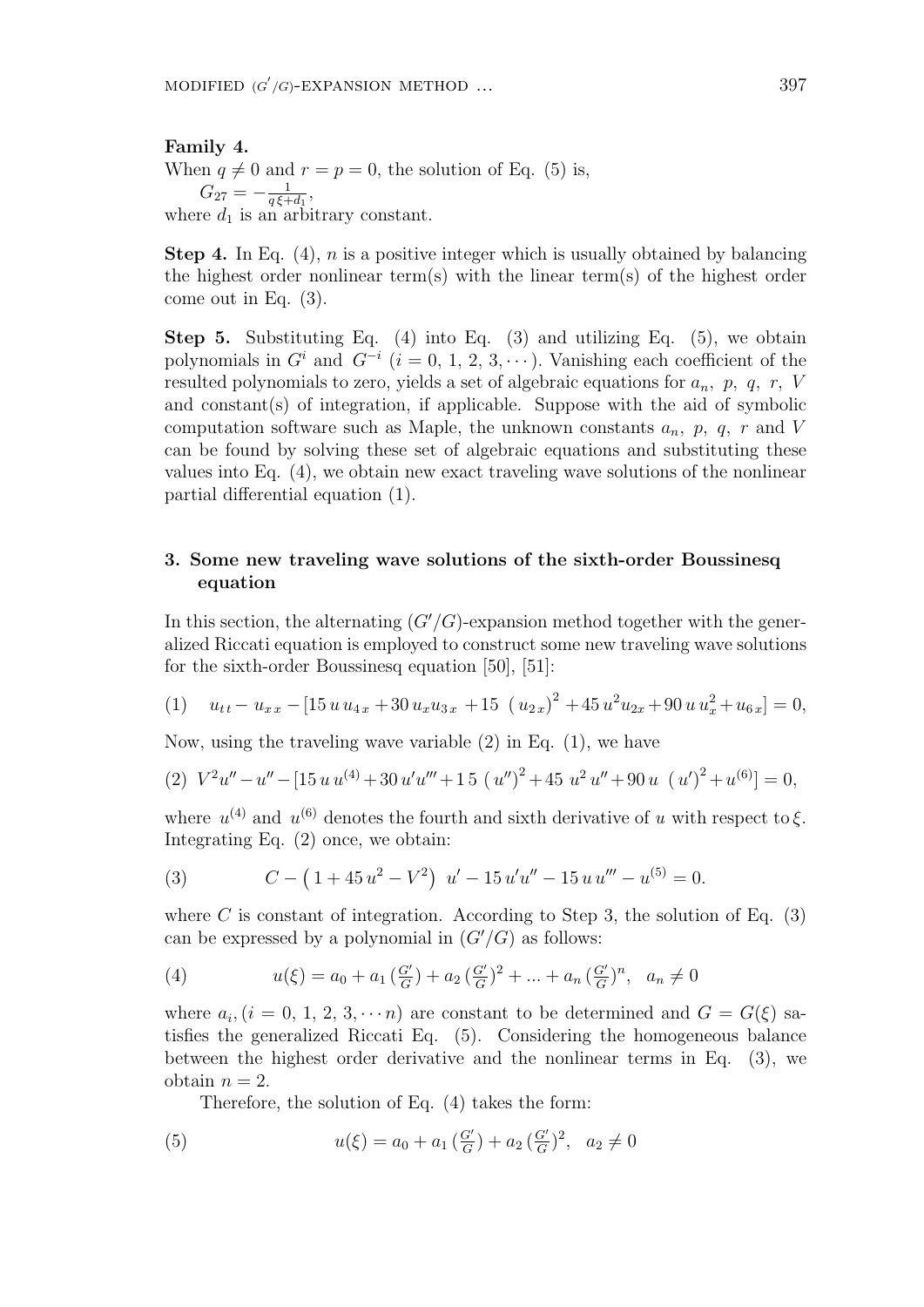Using Eq.  $(5)$ , Eq.  $(5)$  can be rewritten as:

(6) 
$$
u(\xi) = a_0 + a_1 (p + r G^{-1} + q G) + a_2 (p + r G^{-1} + q G)^2.
$$

Substituting Eq. (6) into Eq. (3), we obtain the following polynomials  $\text{in}G^i$  and *G*<sup>−*i*</sup>, (*i* = 0, 1, 2, 3, · · ·). Setting each coefficient of these resulted polynomial to zero, we obtain a set of simultaneous algebraic equations for  $a_0$ ,  $a_1$ ,  $a_2$ ,  $p$ ,  $q$ ,  $r$ and *V* as follows:  $540 a_2^2 q^7 + 720 a_2 q^7 + 90 a_2^3 q^7 = 0,$  $600 a_1 a_2 q^6 + 25 a_1 a_2^2 q^6 + 540 a_2^3 p q^6 + 2490 a_2^2 p q^6 + 2640 a_2 p q^6$  $+120 a_1 q^6 = 0,$  $2220a_1a_2pq^5 + 4590a_2^2p^2q^5 + 1350a_2^3p^2q^5 + 120a_1^2q^5 + 360a_0a_2q^5$  $+1740 a_2^2 r q^6 + 180 a_0 a_2^2 q^5 + 1125 a_1 a_2^2 p q^5 + 180 a_2 a_1^2 q^5 + 450 a_2^3 r q^6$  $+3720a_2p^2q^5 + 1680a_2rq^6 + 360a_1pq^5 = 0,$  $3105 a_1 a_2 p^2 q^4 + 345 a_1^2 p q^4 + 240 a_1 r q^5 + 6120 a_2^2 r p q^5 + 720 a_0 a_2^2 p q^4$  $+2160 a_2^3 r p q^5 + 990 a_0 a_2 p q^4 + 900 a_1 a_2^2 r q^5 + 270 a_0 a_1 a_2 q^4 + 1800 a_2^3 p^3 q^4$  $+1500a_1a_2rq^5 + 2250a_1a_2^2p^2q^4 + 4440a_2rpq^5 + 390a_1p^2q^4 + 4260a_2^2p^3q^4$  $+720a_2a_1^2pq^4 + 45a_1^3q^4 + 90a_0a_1q^4 + 2490a_2p^3q^4 = 0,$  $782 a_2 p^4 q^3 + 180 a_1 p^3 q^3 + 1232 a_2 r^2 q^5 + 90 a_0 a_1^2 q^3 + 90 a_2 a_0^2 q^3$  $+135 a_1^3 p q^3 + 810 a_2^3 r^2 q^5 + 1350 a_2^3 p^4 q^3 + 240 a_1^2 r q^3 + 345 a_1^2 p^2 q^3$  $+3960a_1a_2rpq^4 + 3375a_1a_2^2rpq^4 + 810a_0a_1a_2pq^3 + 1995a_1a_2p^3q^3$  $+540a_0a_2^2rq^4 + 1080a_0a_2^2p^2q^3 + 540a_1^2a_2rq^4 + 1080a_1^2a_2p^2q^3$  $+2250a_1a_2^2p^3q^3 + 4050a_2^3rp^2q^4 + 180a_0a_1pq^3 + 930a_0a_2p^2q^3$  $+600a_0a_2rq^4 + 8010a_2^2rp^2q^4 + 4064a_2rp^2q^4 + 480a_1rpq^4$  $+1980a_2^2r^2q^5 + 2040a_2^2p^4q^3 + 2a_2q^3 - 2V^2a_2q^3 = 0,$  $45 a_1 a_0^2 q^2 + 136 a_1 r^2 q^4 + 31 a_1 p^4 q^2 + 94 a_2 p^5 q^2 + 90 a_1^3 r q^3$  $+135 a_1^3 p^2 q^2 + 540 a_2^3 p^5 q^2 + 135 a_1^2 p^3 q^2 + 3510 a_1 a_2 r p^2 q^3$  $+1020a_0a_2rpq^3 + 4500a_1a_2^2rp^2q^3 + 540a_0a_1a_2rq^3$  $+810a_0a_1a_2p^2q^2 + 1440a_0a_2^2rpq^3 + 1440a_2a_1^2rpq^3$  $+1200a_1a_2r^2q^4 + 450a_1^2rpq^3 + 555a_1a_2p^4q^2 + 180a_0^2a_2pq^2$  $+720a_0a_2^2p^3q^2 + 180a_0a_1^2pq^2 + 1125a_1a_2^2r^2q^4 - V^2a_1q^2$  $+720a_2a_1^2p^3q^2 + 1125a_1a_2^2p^4q^2 + 2700a_2^3r^2pq^4 + 3600a_2^3rp^3q^3$  $+120a_0a_1rq^3 + 105a_0a_1p^2q^2 + 330a_0a_2p^3q^2 + 4770a_2^2r^2pq^4$  $+4680a_2^2rp^3q^3 + 292a_1rp^2q^3 + 1984a_2r^2pq^4 + 1468a_2rp^3q^3$  $+450a_2^2p^5q^2 + a_1q^2 + 4a_2pq^2 - 4V^2a_2pq^2 = 0,$  $272a_2r^3q^4 + a_1p^5q + 810a_0a_1a_2rpq^2 + 2a_2p^6q + 45a_1^3p^3q$  $+90 a_2^3 p^6 q + 1080 a_1^2 a_2 r p^2 q^2 + 2250 a_2^2 a_1 p^3 q^2 + 1740 a_1 a_2 r^2 p q^3$  $+1095a_1a_2rp^3q^2 + 120a_0a_1rpq^2 + 450a_0a_2rp^2q^2 + 15a_1^2p^4q$  $+30a_2^2p^6q + 780a_2^2r^3q^4 + 1080a_0a_2^2rp^2q^2 + 270a_0a_1a_2p^3q$  $+a_1pq - V^2a_1pq + 2a_2rq^2 + 450a_2^3r^3q^4 + 120a_1^2r^2q^3 + 2a_2p^2q$  $+2250a_1a_2^2r^2pq^3 + 90a_0a_1^2q - 2V^2a_2p^2q + 15a_0a_1p^3q + 30a_0a_2p^4q$  $+240a_0a_2r^2q^3 + 3420a_2^2r^2p^2q^3 + 1080a_2^2rp^4q^2 + 135a_1^3rpq^2 + 90a_0a_1^2rq^2$  $+360a_0a_2^2r^2q^3 + 2700a_2^3r^2p^2q^3 + 136a_1r^2pq^3 + 52a_1rp^3q^2856a_2r^2p^2q^3$  $+45a_1a_2p^5q + 225a_1^2rp^2q^2 + 360a_2a_1^2r^2q^3 + 45a_1a_0^2pq + 90a_2a_0^2rq^2$  $+90a_2a_0^2p^2q + 180a_2a_1^2p^4q + 225a_1a_2^2p^5q + 1350a_2^3rp^4q^2 + 166a_2rp^4q^2$  $+180a_0a_2^2p^4q - 2V^2a_2rq^2 = 0,$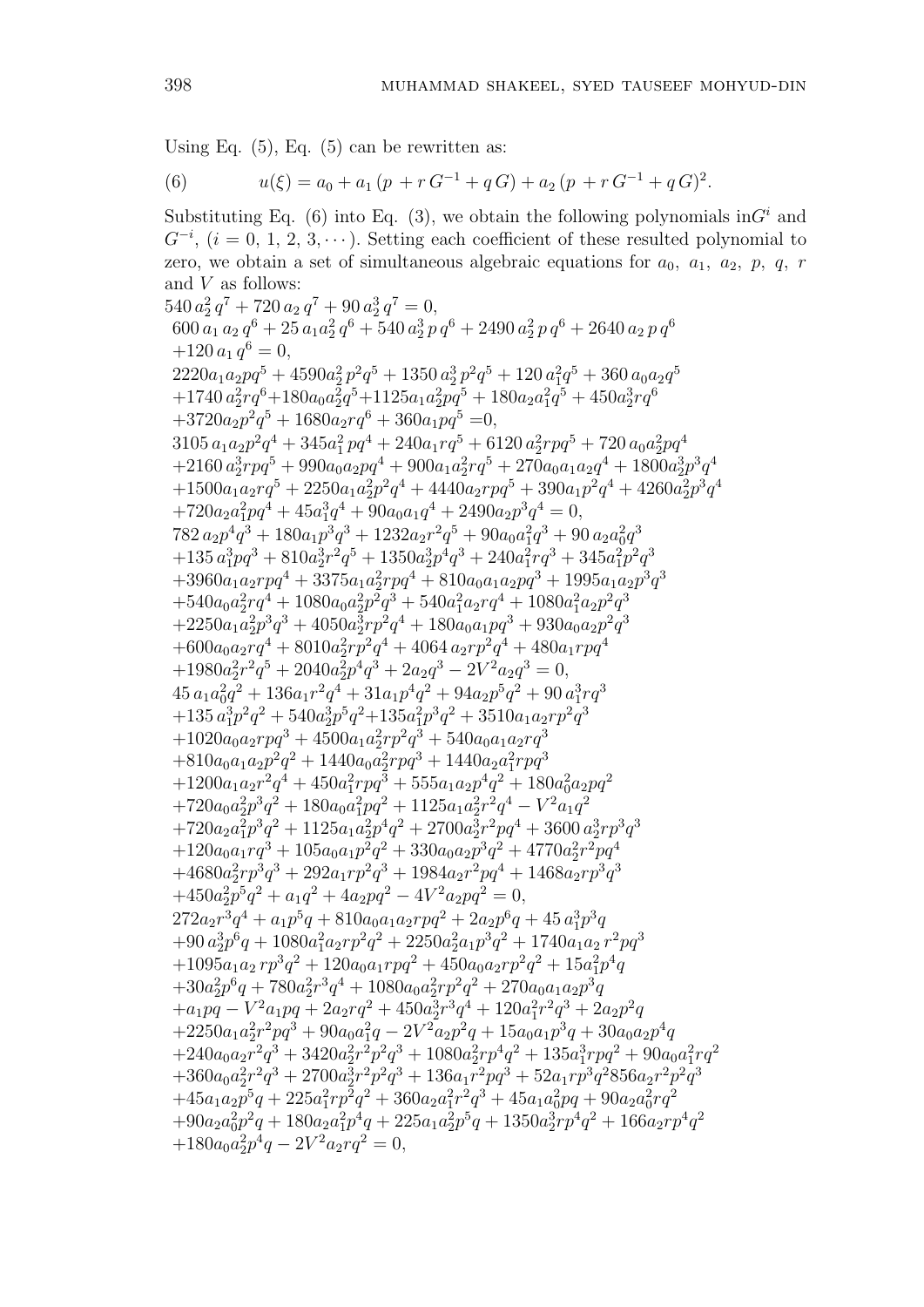$$
\begin{array}{l} 94 a_2 r^2 p^5 + 45 a_1 a_0^2 r^2 + 31 a_1 r^2 p^4 + 136 a_1 r^4 q^2 + 135 a_1^3 r^2 p^2 \\ + a_1 r^2 + 540 a_2^3 r^2 p^5 + a_0 a_1 a_2 r^3 q + 3510 a_1 a_2 r^3 p^2 q \\ + 1020 a_0 a_2 r^3 p q + 810 a_0 a_1 a_2 r^2 p^2 + 90 a_1^3 r^3 q + 450 a_2^2 r^2 p^5 \\ + 1040 a_0 a_2^2 r^3 p q + 1040 a_2 a_1^2 r^3 p q + 4500 a_2^2 a_1 r^3 p^2 q + 135 a_1^2 r^2 p^3 \\ + 4 a_2 r^2 p + 120 a_0 a_1 r^3 q + 105 a_0 a_1 r^2 p^2 + 330 a_0 a_2 r^2 p^3 + 3600 a_2^3 r^3 p^3 q \\ + 292 a_1 r^3 p^2 q + 4680 a_2^2 r^3 p^3 q + 4770 a_2^2 r^4 p q^2 + 1200 a_1 r^4 a_2 q^2 \\ + 450 a_1^2 r^3 p q + 555 a_1 r^2 a_2 p^4 + 180 a_2 a_0^2 r^2 p + 180 a_0 a_1^2 r^2 p + 1984 a_2 r^4 p q^2 \\ + 1468 a_2 r^3 p^3 q + 1125 a_2^2 a_1 r^4 q^2 + 2700 a_2^3 r^4 p q^2 + 720 a_0 a_2^2 r^2 p^3 \\ + 720 a_2 a_1^2 r^2 p^3 + 1125 a_2^2 a_1 r^2 p^4 - 4 V^2 a_2 r^2 p - V^2 a_1 r^2 = 0, \\ 135 a_1^3 r^3 p + 180 a_0 a_1 r^3 p + 1080 a_0 a_2^2 r^3 p^2 + 1350 a_2^3 r^3 p^4 + 4064 a_2 r^4 p^2 q \\ + 3375 a_1 r^4 a_2^2 p q + 8010 r^4
$$

(7) 
$$
540a_2^3r^6p + 2490a_2^2r^6p + 2640a_2r^6p + 600a_1a_2r^6 + 120a_1r^6 + 225a_1a_2^2r^6 = 0,
$$

 $540 a_2^2 r^7 + 90 a_2^3 r^7 + 720 a_2 r^7 = 0,$ 

 $C = 0$ .

Solving the above set of algebraic equations by using the symbolic computation software, such as, Maple, we obtain

(8) 
$$
a_0 = -\frac{1}{3}p^2 + \frac{4}{3}rq, \quad a_1 = 2p, \quad a_2 = -2,
$$

$$
V = \sqrt{p^4 - 8p^2qr + 16q^2r^2 + 1}, \quad C = 0,
$$

where *p, q* and *r* are arbitrary constants.

Now, on the basis of the solutions of Eq. (5), we obtain the following families of solutions of Eq. (1).

### **Family 1.**

When  $p^2 - 4 qr < 0$  and  $pq \neq 0$  ( or  $qr \neq 0$ ), the periodic form solutions of Eq. (1) are,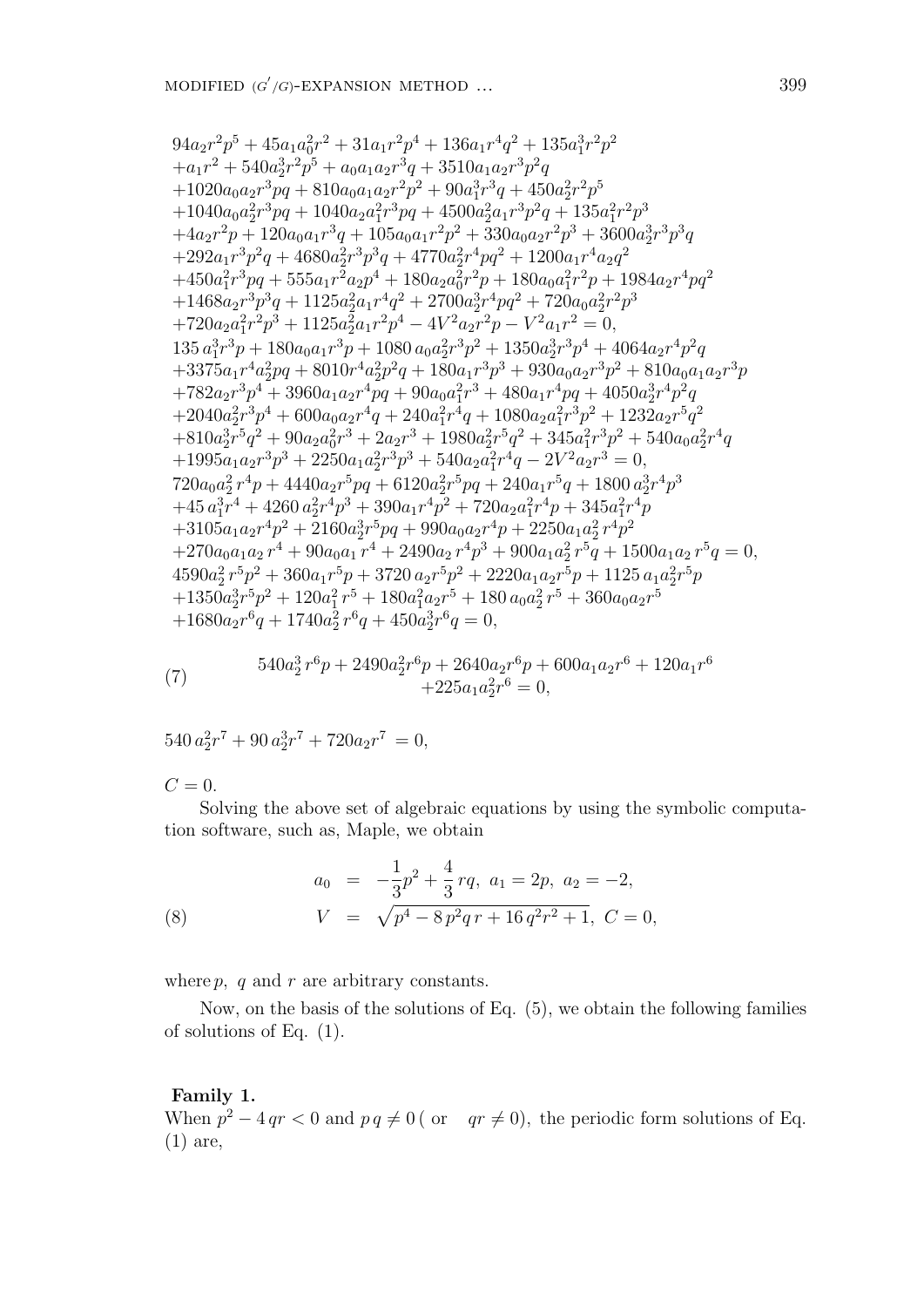$$
u_1 = -\frac{1}{3}p^2 + \frac{4}{3}rq + 2p\left(\frac{2\Psi^2 \sec^2(\Psi\xi)}{-p+2\Psi\tan(\Psi\xi)}\right) - 2\left(\frac{2\Psi^2 \sec^2(\Psi\xi)}{-p+2\Psi\tan(\Psi\xi)}\right)^2,
$$
  
where  $\Psi = \frac{1}{2}\sqrt{4qr - p^2}$ ,  $\xi = x - \sqrt{p^4 - 8p^2qr + 16q^2r^2 + 1}$  t, p, q and r are  
arbitrary constants.  
 $u_2 = -\frac{1}{3}p^2 + \frac{4}{3}rq - 2p\left(\frac{2\Psi^2 \csc^2(\Psi\xi)}{p+2\Psi \cot(\Psi\xi)}\right) - 2\left(\frac{2\Psi^2 \csc^2(\Psi\xi)}{p+2\Psi \cot(\Psi\xi)}\right)^2,$   
 $u_3 = -\frac{1}{3}p^2 + \frac{4}{3}rq + 2p\left(\frac{4\Psi^2 \sec(2\Psi\xi)(1\pm \sin(2\Psi\xi))}{-p\cos(2\Psi\xi)+2\Psi \sin(2\Psi\xi)\pm 2\Psi}\right)$   
 $-2\left(\frac{4\Psi^2 \sec(2\Psi\xi)(1\pm \sin(2\Psi\xi))}{-p\cos(2\Psi\xi)+2\Psi \sin(2\Psi\xi)\pm 2\Psi}\right)^2,$   
 $u_4 = -\frac{1}{3}p^2 + \frac{4}{3}rq - 2p\left(\frac{4\Psi^2 \csc(2\Psi\xi)(1\pm \cos(2\Psi\xi))}{p\sin(2\Psi\xi)+2\Psi \cos(2\Psi\xi)\pm 2\Psi}\right) - 2\left(\frac{4\Psi^2 \csc(2\Psi\xi)(1\pm \cos(2\Psi\xi))}{p\sin(2\Psi\xi)+2\Psi \cos(2\Psi\xi)}\right)^2,$   
 $u_5 = -\frac{1}{3}p^2 + \frac{4}{3}rq - 2p\left(\frac{2\Psi^2 \csc(\Psi\xi)}{p\sin(\Psi\xi)+2\Psi \cos(2\Psi\xi)}\right) - 2\left(\frac{2\Psi^2 \csc(\Psi\xi)}{p\sin(\Psi\xi)+2\Psi \cos(2\Psi\xi)}\right)^2,$   
 $u_6 = -2p\left(\frac$ 

where *A* and *B* are two non-zero real constants and satisfies the condition  $A^2 - B^2 > 0.$ 

$$
u_{8} = -\frac{1}{3}p^{2} + \frac{4}{3}rq - 2p\left(\frac{2\Psi^{2}\sec(\Psi\xi)\{p\cos(\Psi\xi)+2\Psi\sin(\Psi\xi)\}}{2(p^{2}-2rq)\cos^{2}(\Psi\xi)+4p\Psi\sin(\Psi\xi)\cos(\Psi\xi)+4\Psi^{2}}\right) -2\left(\frac{2\Psi^{2}\sec(\Psi\xi)\{p\cos(\Psi\xi)+2\Psi\sin(\Psi\xi)\}}{2(p^{2}-2rq)\cos^{2}(\Psi\xi)+4p\Psi\sin(\Psi\xi)\cos(\Psi\xi)+4\Psi^{2}}\right)^{2}, u_{9} = -\frac{1}{3}p^{2} + \frac{4}{3}rq + 2p\left(\frac{2\Psi^{2}\csc(\Psi\xi)\{p\sin(\Psi\xi)-2\Psi\cos(\Psi\xi)\}}{2(p^{2}-2rq)\cos^{2}(\Psi\xi)+4p\Psi\sin(\Psi\xi)\cos(\Psi\xi)-p^{2}}\right) -2\left(\frac{2\Psi^{2}\csc(\Psi\xi)\{p\sin(\Psi\xi)-2\Psi\cos(\Psi\xi)\}}{2(p^{2}-2rq)\cos^{2}(\Psi\xi)+4p\Psi\sin(\Psi\xi)\cos(\Psi\xi)-p^{2}}\right)^{2}, u_{10} = -\frac{1}{3}p^{2} + \frac{4}{3}rq - 2p\left(\frac{2\Psi^{2}\sec(2\Psi\xi)\{1\pm\sin(2\Psi\xi)\}\{p\cos(2\Psi\xi)+2\Psi\sin(2\Psi\xi)\}\{2\Psi\pm p\cos(2\Psi\xi)\}\right) -2\left(\frac{2\Psi^{2}\sec(2\Psi\xi)\{1\pm\sin(2\Psi\xi)\}\{p\cos(2\Psi\xi)+2\Psi\sin(2\Psi\xi)\}\{2\Psi\pm p\cos(2\Psi\xi)\}\right)^{2}, u_{11} = -\frac{1}{3}p^{2} + \frac{4}{3}rq \pm 2p\left(\frac{2\Psi^{2}\csc(2\Psi\xi)\{-p\sin(2\Psi\xi)+2\Psi\cos(2\Psi\xi)\}}{2\Psi\pm p\cos(2\Psi\xi)+2\Psi\sin(2\Psi\xi)\}\{2\Psi\pm p\cos(2\Psi\xi)\}\right)^{2}, u_{11} = -\frac{1}{3}p^{2} + \frac{4}{3}rq \pm 2p\left
$$

**Family 2.**

When  $p^2 - 4 qr > 0$  and  $pq \neq 0$  ( or  $qr \neq 0$ ), the soliton and soliton-like solutions of Eq.  $(1)$  are,

$$
u_{13} = -\frac{1}{3}p^2 + \frac{4}{3}rq + 2p\left(\frac{2\Delta^2 \sec h^2(\Delta\xi)}{p + 2\Delta \tanh(\Delta\xi)}\right) - 2\left(\frac{2\Delta^2 \sec h^2(\Delta\xi)}{p + 2\Delta \tanh(\Delta\xi)}\right)^2,
$$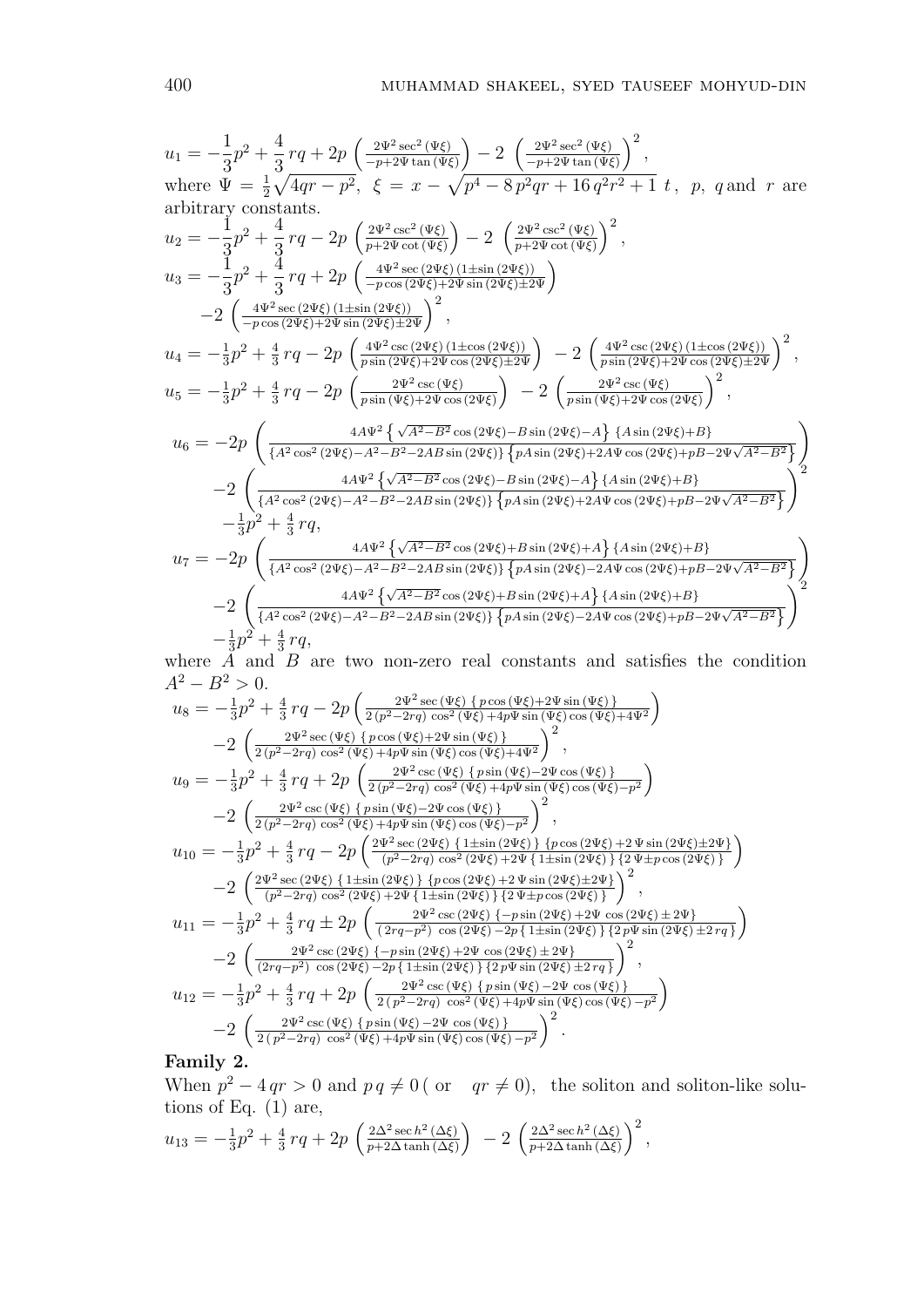where 
$$
\Delta = \frac{1}{2}\sqrt{p^2 - 4qr}
$$
, 
$$
\xi = x - \sqrt{p^4 - 8p^2qr + 16q^2r^2 + 1}t
$$
, p, q and r are arbitrary constants.  
\n
$$
u_{14} = -\frac{1}{3}p^2 + \frac{4}{3}rq - 2p\left(\frac{2\Delta^2 \csc h^2(\Delta\xi)}{p+2\Delta \coth(\Delta\xi)}\right) - 2\left(\frac{2\Delta^2 \csc h^2(\Delta\xi)}{p+2\Delta \coth(\Delta\xi)}\right)^2,
$$
\n
$$
u_{15} = -\frac{1}{3}p^2 + \frac{4}{3}rq + 2p\left(\frac{4\Delta^2 \sec h(2\Delta\xi)(1 \mp i \sinh(2\Delta\xi))}{p \cosh(2\Delta\xi) + 2\Delta \sinh(2\Delta\xi) \pm i 2\Delta}\right) - 2\left(\frac{4\Delta^2 \sec h(2\Delta\xi)(1 \mp i \sinh(2\Delta\xi))}{p \cosh(2\Delta\xi) + 2\Delta \sinh(2\Delta\xi) \pm i 2\Delta}\right)^2,
$$
\n
$$
u_{16} = -\frac{1}{3}p^2 + \frac{4}{3}rq - 2p\left(\frac{4\Delta^2 \csc h(2\Delta\xi)(1 \pm \cosh(2\Delta\xi))}{p \sinh(2\Delta\xi) + 2\Delta \cosh(2\Delta\xi) \pm 2\Delta}\right) - 2\left(\frac{4\Delta^2 \csc h(2\Delta\xi)(1 \pm \cosh(2\Delta\xi))}{p \sinh(2\Delta\xi) + 2\Delta \cosh(2\Delta\xi) \pm 2\Delta}\right)^2,
$$
\n
$$
u_{17} = -\frac{1}{3}p^2 + \frac{4}{3}rq - 2p\left(\frac{\Delta^2 \sec h^2(\Delta\xi/2)}{2\{\cosh^2(\Delta\xi/2) - 1\}\{p + \Delta(\tanh(\Delta\xi/2) + \coth(\Delta\xi/2)\}\right)^2},
$$
\n
$$
u_{18} = -\frac{1}{3}p^2 + \frac{4}{3}rq - 2p\left(\frac{4A\Delta^2 \{A - B \sinh(2\Delta\xi) + \sqrt{A^2 + B^2} \cosh(2\Delta\xi
$$

where *A* and *B* are two non-zero real constants and satisfies the condition  $A^2 - B^2 < 0$ .

$$
u_{20} = -\frac{1}{3}p^2 + \frac{4}{3}rq - 2p\left(\frac{2\Delta^2 \sec h(\Delta\xi)}{2\Delta \sinh(\Delta\xi) - p \cosh(\Delta\xi)}\right) - 2\left(\frac{2\Delta^2 \sec h(\Delta\xi)}{2\Delta \sinh(\Delta\xi) - p \cosh(\Delta\xi)}\right)^2,
$$
  
\n
$$
u_{21} = -\frac{1}{3}p^2 + \frac{4}{3}rq + 2p\left(\frac{2\Delta^2 \csc h(\Delta\xi)}{2\Delta \cosh(\Delta\xi) - p \sinh(\Delta\xi)}\right) - 2\left(\frac{2\Delta^2 \csc h(\Delta\xi)}{2\Delta \cosh(\Delta\xi) - p \sinh(\Delta\xi)}\right)^2,
$$
  
\n
$$
u_{22} = -\frac{1}{3}p^2 + \frac{4}{3}rq + 2p\left(\frac{4\Delta^2 \sec h(2\Delta\xi)(1 \mp i \sinh(2\Delta\xi))}{p \cosh(2\Delta\xi) - 2\Delta \sinh(2\Delta\xi)}\right) - 2\left(\frac{4\Delta^2 \sec h(2\Delta\xi)(1 \mp i \sinh(2\Delta\xi))}{p \cosh(2\Delta\xi) - 2\Delta \sinh(2\Delta\xi) + 2\Delta}\right)^2,
$$
  
\n
$$
u_{23} = -\frac{1}{3}p^2 + \frac{4}{3}rq + 2p\left(\frac{4\Delta^2 \csc h(2\Delta\xi)(1 \pm \cosh(2\Delta\xi))}{-p \sinh(2\Delta\xi) + 2\Delta \cosh(2\Delta\xi) \pm 2\Delta}\right) - 2\left(\frac{4\Delta^2 \csc h(2\Delta\xi)(1 \pm \cosh(2\Delta\xi))}{-p \sinh(2\Delta\xi) + 2\Delta \cosh(2\Delta\xi) \pm 2\Delta}\right)^2,
$$
  
\n
$$
u_{24} = -\frac{1}{3}p^2 + \frac{4}{3}rq + 2p\left(\frac{2\Delta^2 \csc h(2\xi)}{2\Delta \cosh(\Delta\xi) - p \sinh(\Delta\xi)}\right) - 2\left(\frac{2\Delta^2 \csc h(2\xi)}{2\Delta \cosh(\Delta\xi) - p \sinh(\Delta\xi)}\right)^2.
$$

When  $r = 0$  and  $pq \neq 0$ , the solutions of Eq. (1) are,

$$
u_{25} = -\frac{1}{3}p^2 + \frac{4}{3}rq + 2p \left(\frac{p(\cosh(p\xi) - \sinh(p\xi))}{d + \cosh(p\xi) - p\sinh(p\xi)}\right) - 2 \left(\frac{p(\cosh(p\xi) - \sinh(p\xi))}{d + \cosh(p\xi) - p\sinh(p\xi)}\right)^2,
$$
  

$$
u_{26} = -\frac{1}{3}p^2 + \frac{4}{3}rq + 2p \left(\frac{pd}{d + \cosh(p\xi) + p\sinh(p\xi)}\right) - 2 \left(\frac{pd}{d + \cosh(p\xi) + p\sinh(p\xi)}\right)^2.
$$

where *d* is an arbitrary constant.

## **Family 4.**

When  $q \neq 0$  and  $r = p = 0$ , the solutions of Eq. (1) are

$$
u_{27} = -\frac{1}{3}p^2 + \frac{4}{3}rq - 2p\left(\frac{q}{q\xi + d_1}\right) - 2\left(\frac{q}{q\xi + d_1}\right)^2.
$$

where  $d_1$  is an arbitrary constant.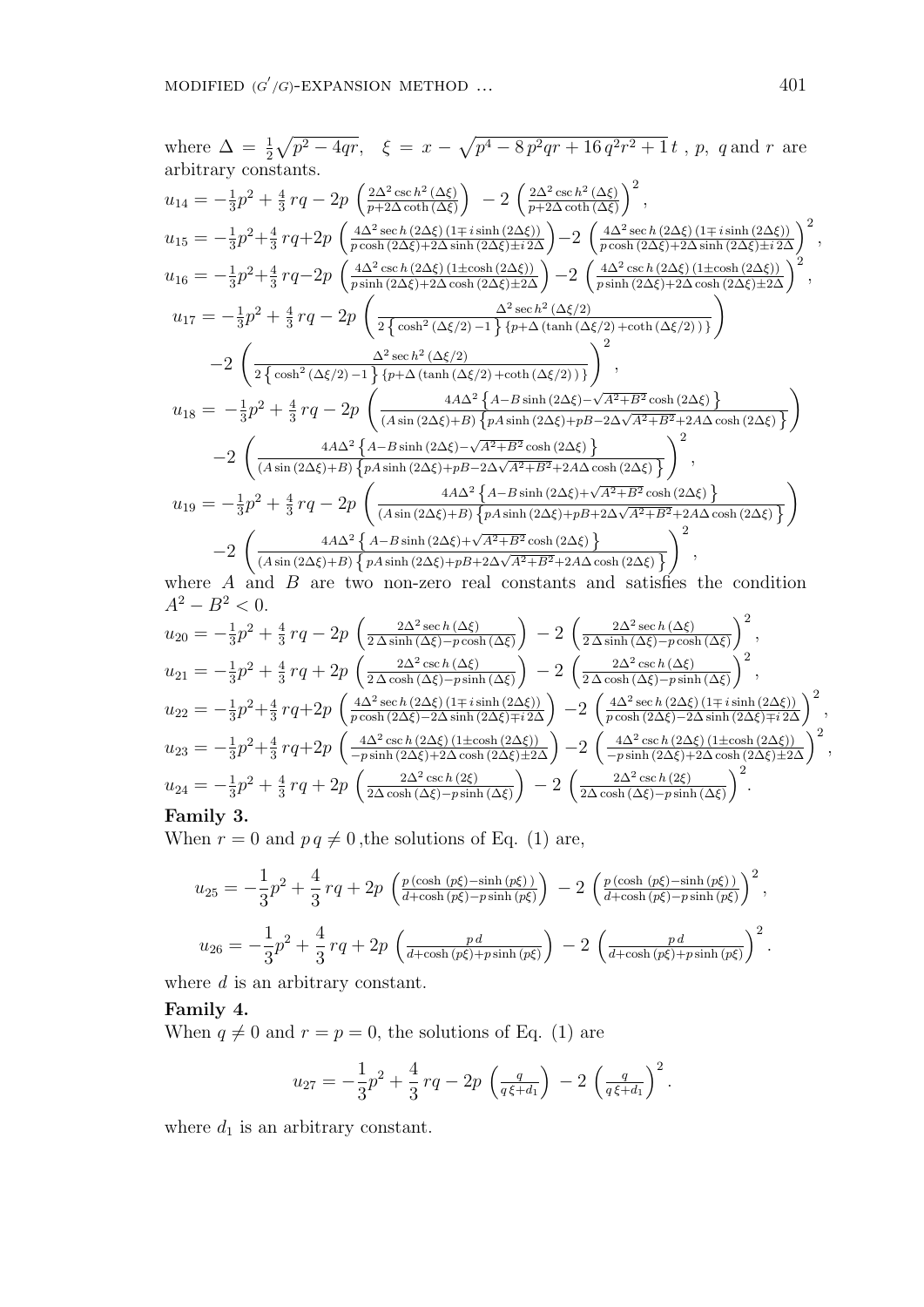#### **4. Graphical presentation**

Graph is an influential tool for communication and it illustrates clearly the solutions of the problems. Therefore, some graphs of the solutions are given below. The graphs readily have shown the periodic and solitary wave forms of the solutions.



Figure 1: Solitons corresponding to solutions *u*<sup>1</sup> for  $p = q = r = 1$ .



Figure 2: Solitons corresponding to solutions  $u_2$ for  $p = q = 1, r = 2.$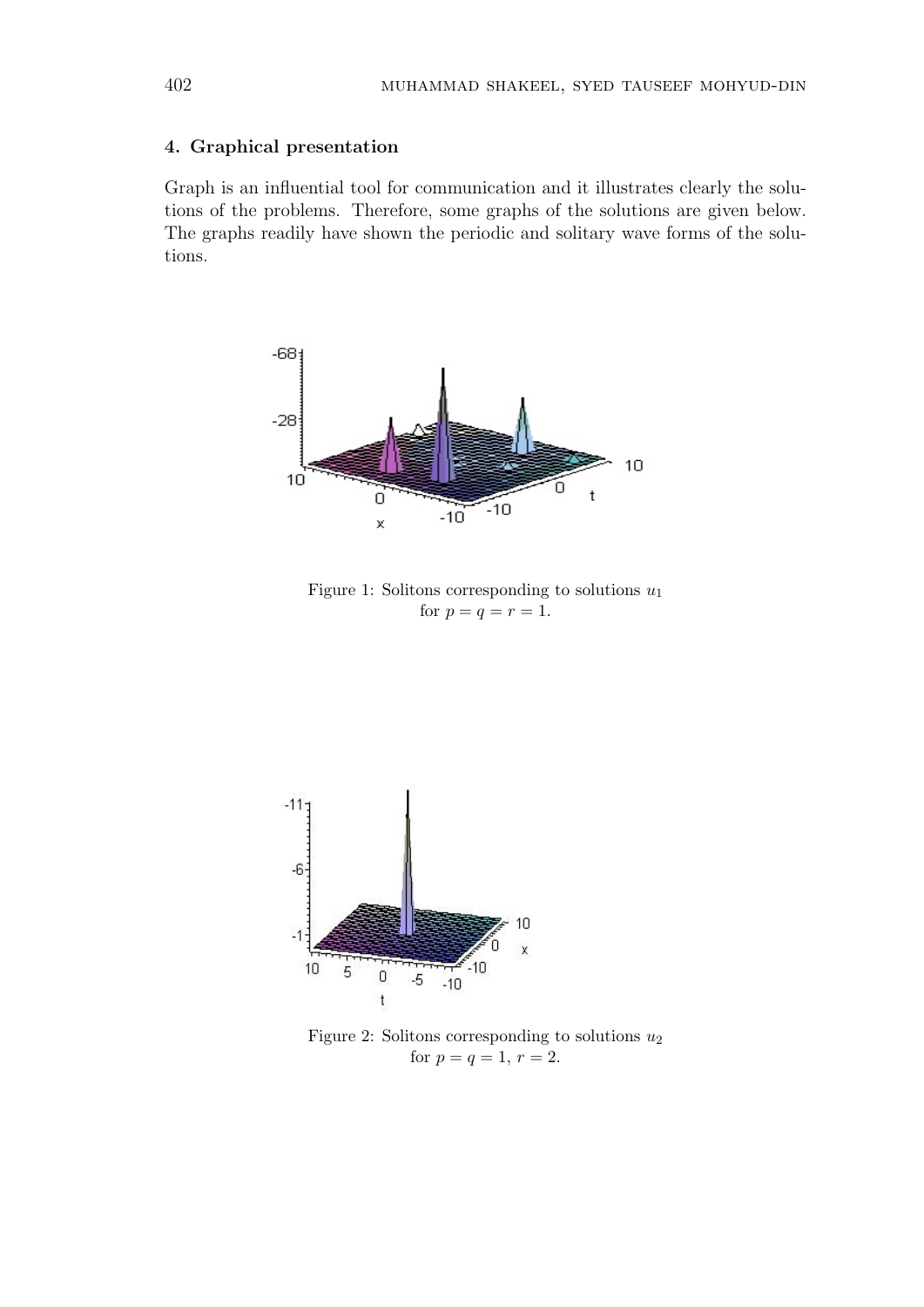

Figure 3: Solitons corresponding to solutions *u*<sup>8</sup> for  $p = q = r = 2$ .



Figure 4: Solitons corresponding to solutions *u*<sup>13</sup> for  $p = 3, q = 2, r = 1$ .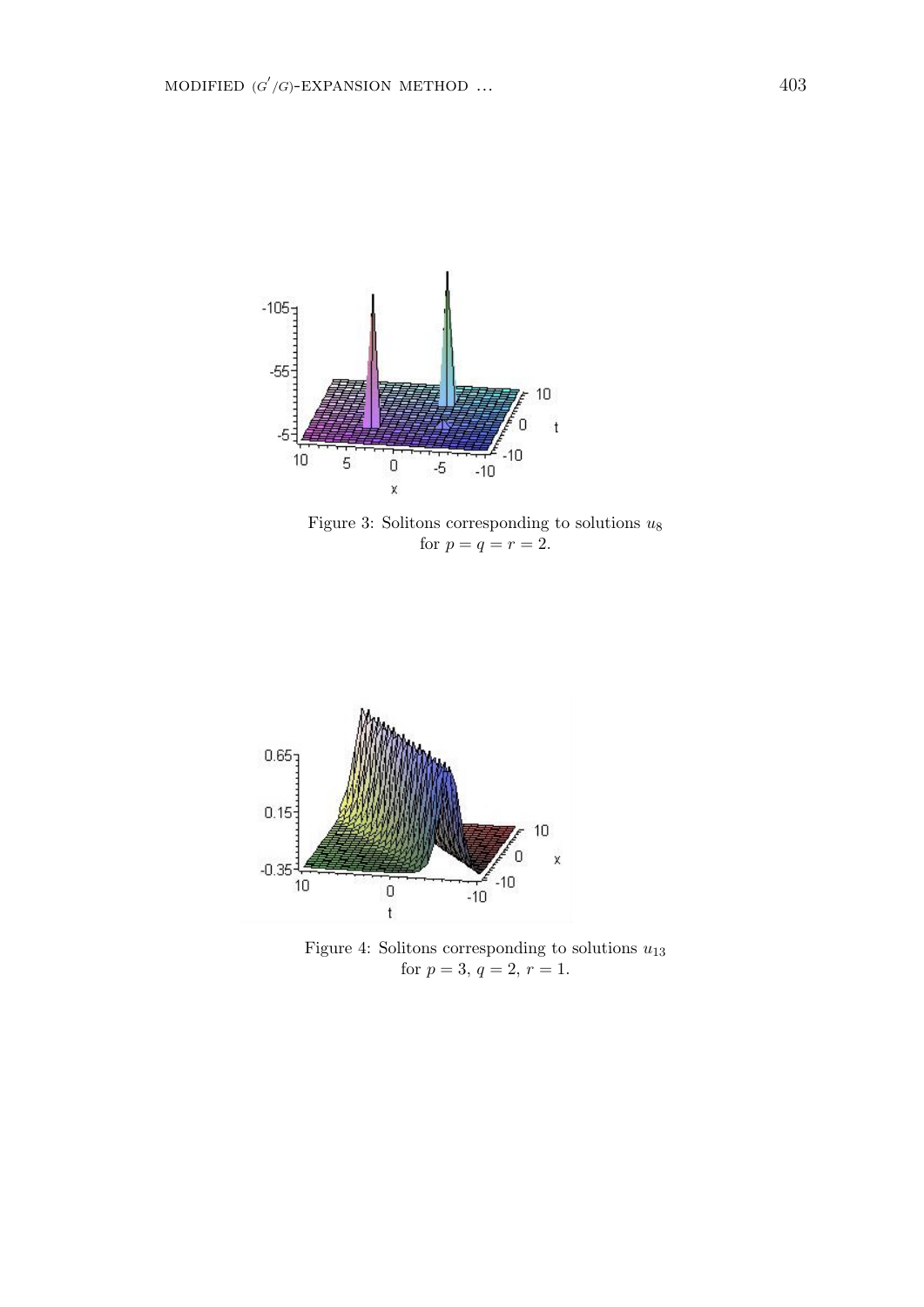

Figure 5: Solitons corresponding to solutions *u*<sup>14</sup> for  $p = 2$ ,  $q = 1$ ,  $r = 0.5$ .



Figure 6: Solitons corresponding to solutions *u*<sup>20</sup> for  $p = 3$ ,  $q = 1$ ,  $r = 2$ .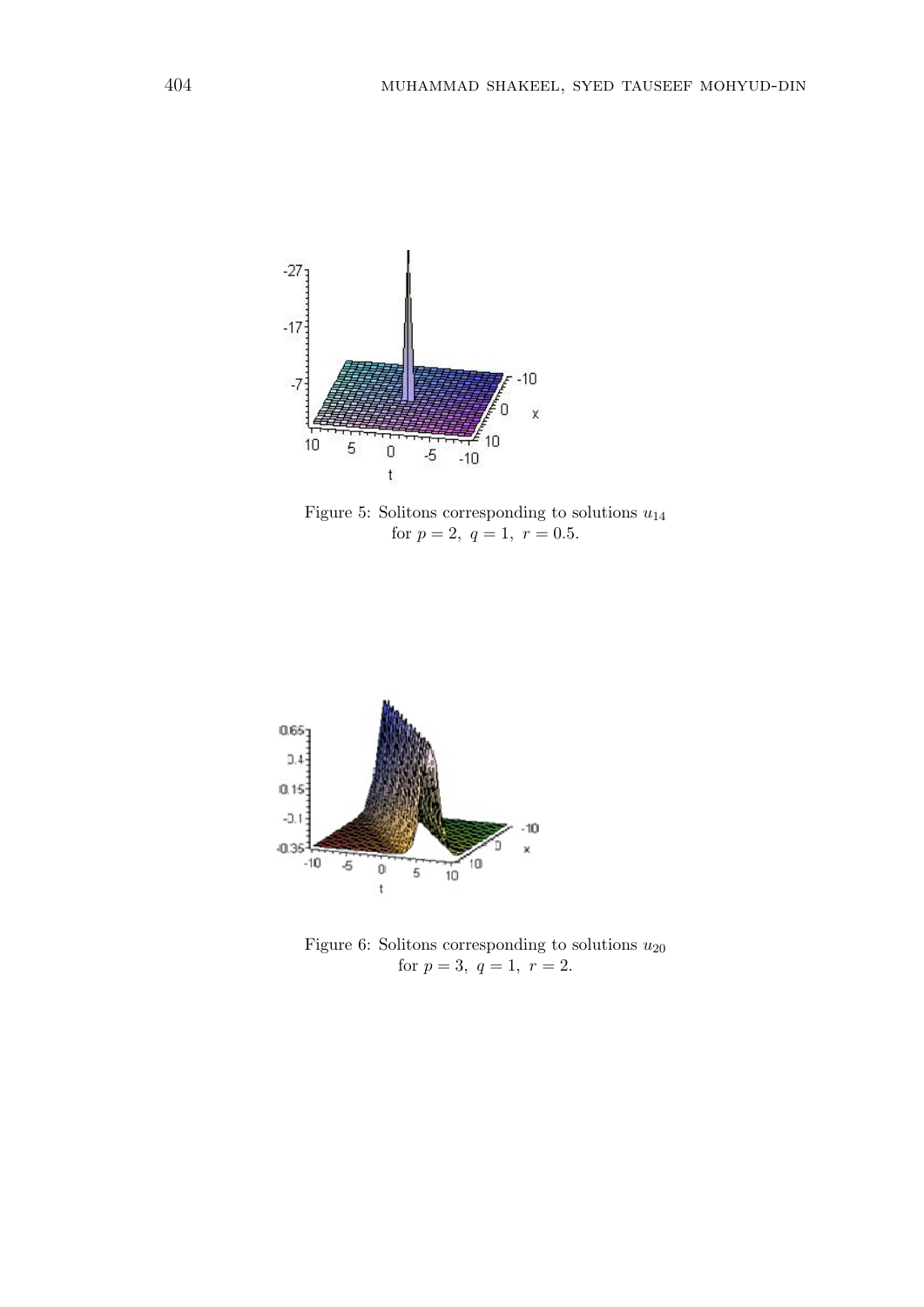

Figure 7: Solitons corresponding to solutions *u*<sup>26</sup> for  $p = 1.5, q = 1, r = 0.$ 



Figure 8: Solitons corresponding to solutions  $u_{27}$ for  $p = 0, q = 1, \dots, r = 0$ .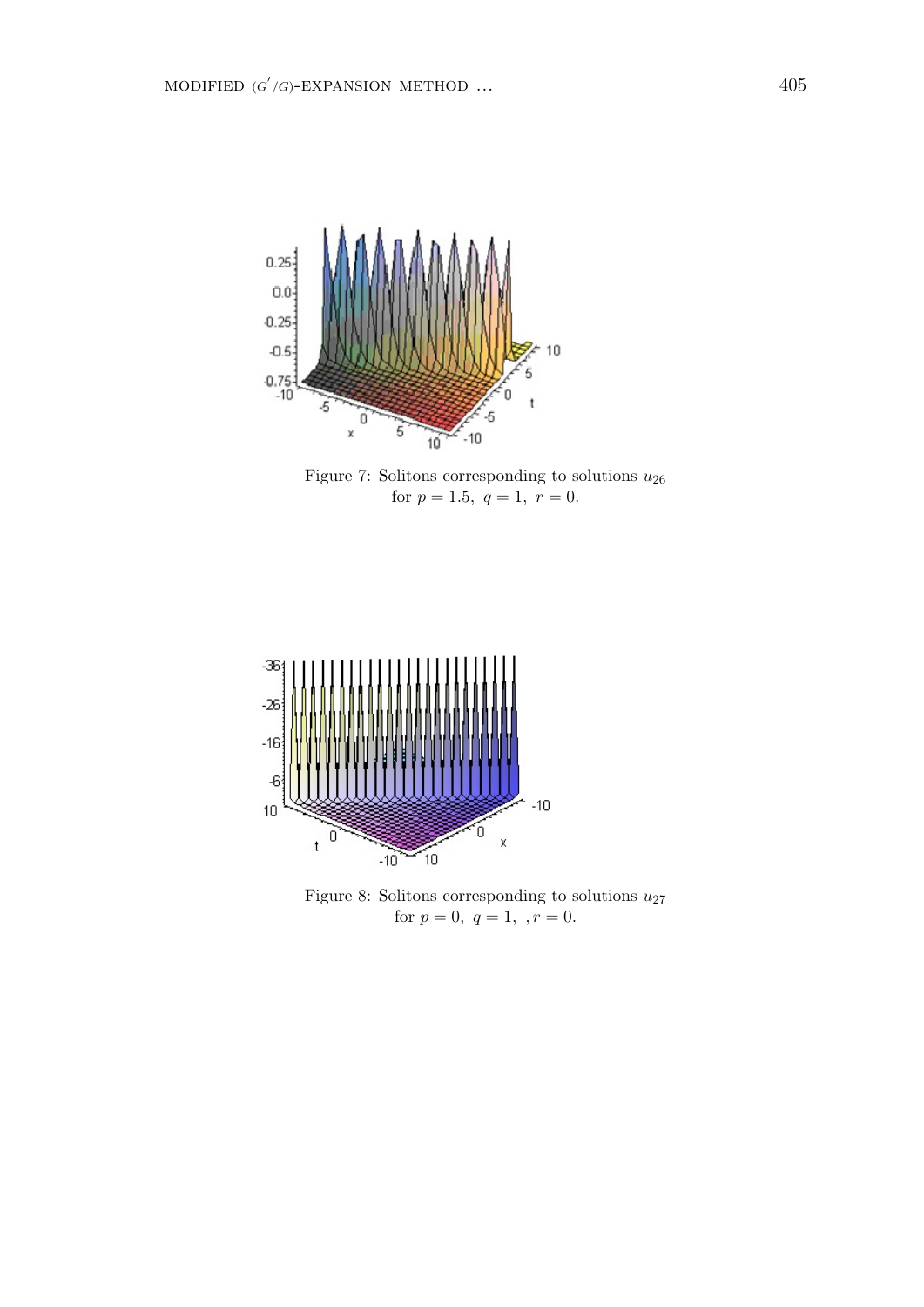#### **5. Conclusion**

The (*G′/G*)-expansion method is an advance mathematical tool for investigating exact solutions of nonlinear partial differential equations associated with complex physical phenomena wherein, in general the second order linear ordinary differential equation is employed as an auxiliary equation. But, in this article, we utilize the generalized Riccati equation as an auxiliary equation; in consequence we obtain further new exact solutions of the sixth-order Boussinesq equation in a unified way. The obtained exact solutions may be important and significant to reveal the internal mechanism of some complicated physical phenomena. The algorithm presented in this article is effective and more powerful and it can be used for other kind of nonlinear evolution equations in mathematical physics.

#### **References**

- [1] Rogers, C. and Shadwick, W.F., *Backlund Transformations*, Academic Press, New York, 1982.
- [2] Ablowitz, M.J. and Clarkson, P.A., *Solitons, nonlinear evolution equations and inverse scattering transform*, Cambridge University Press, Cambridge, 1991.
- [3] WEISS, J., TABOR, M. and CARNEVALE, G., *The Painlevé property for partial differential equations*, J. Math. Phys. 24, 522 (1982).
- [4] Hirota, R., *Exact solution of the KdV equation for multiple collisions of solutions*, Phys. Rev. Lett., 27, 1192 (1971).
- [5] Liu, S., Fu, Z., Liu, S. and Zhao, Q., *Jacobi elliptic function expansion method and periodic wave solutions of nonlinear wave equations*, Phys. Lett., A, 289 (2001), 69.
- [6] Yan, Z. and Zhang, H.Q., *New explicit solitary wave solutions and periodic wave solutions for Whitham–Broer–Kaup equation in shallow water,* Phys. Lett., A, 285 (2001), 355.
- [7] Malfliet, M., *Solitary wave solutions of nonlinear wave equations,* Am. J. Phys., 60 (1992), 650.
- [8] Wazwaz, A.M., *The tanh-coth method for solitons and kink solutions for nonlinear parabolic equations*, Appl. Math. and Comput., 188 (1007), 1467.
- [9] Wang, M.L. and Li, X.Z., *Applications of F-expansion to periodic wave solutions for a new Hamiltonian amplitude equation*, Chaos, Solitons and Fract., 24 (2005), 1257.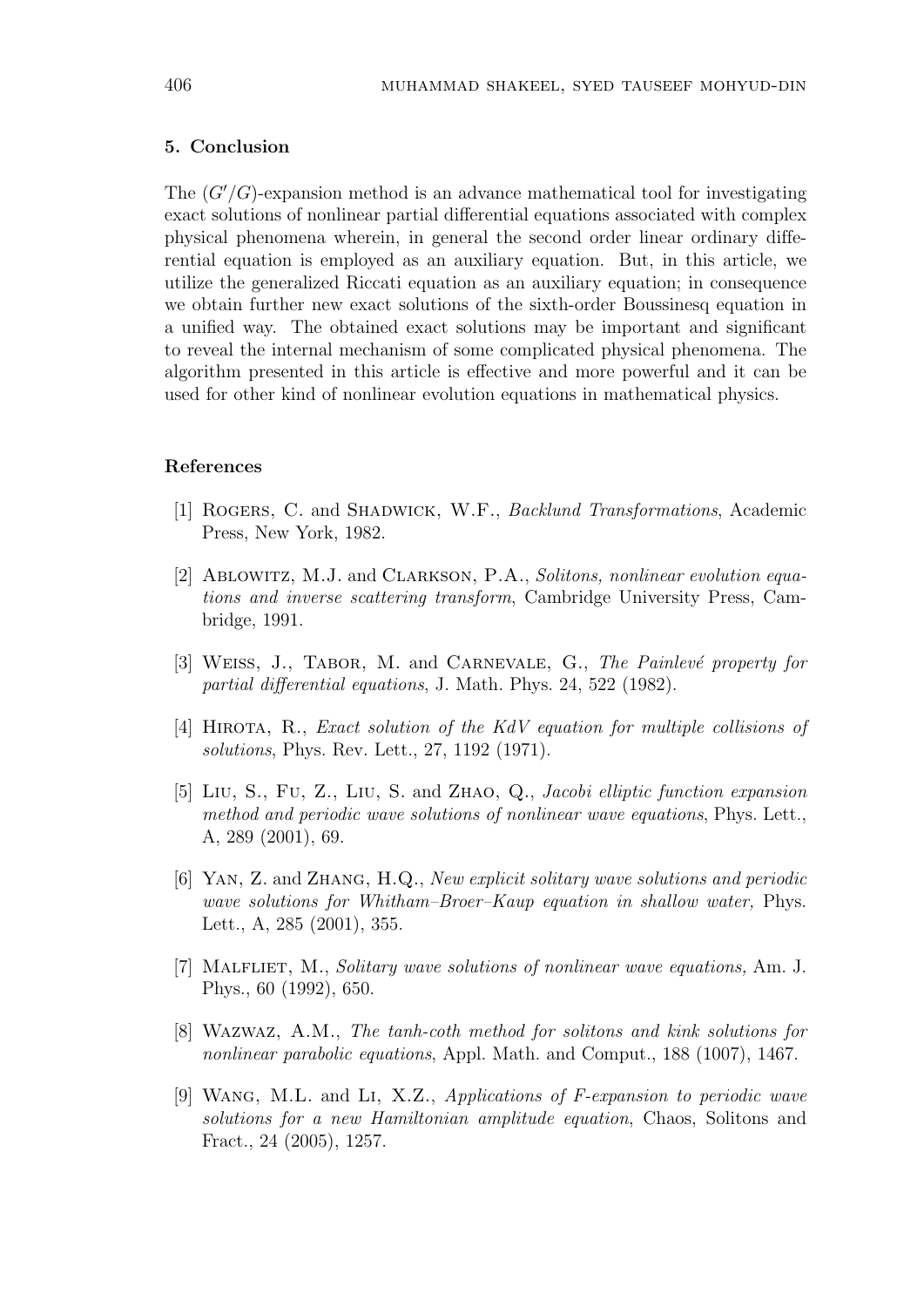- [10] Abdou, M.A., *The extended F-expansion method and its application for a class of nonlinear evolution equations*, Chaos, Solitons and Fract., 31 (2007), 95.
- [11] Mohyud-Din, S.T., Noor, M.A., Noor, K.I. and Hosseini, M.M., *Solution of singular equations by He's variational iteration method*, Int. J. Nonlinear Sci. Numeric. Simu., 11 (2010), 81.
- [12] Abbasbandy, S., Shivanian, E., *Application of variational iteration method for nth-order integro-differential equations*, Zeitschrift fur Naturforschung A, 64 (a) (2009), 439.
- [13] SOLIMAN, A.A. and ABDO, H.A., *New exact Solutions of nonlinear variants of the RLW, the PHI-four and Boussinesq equations based on modified extended direct algebraic method*, Int. J. Nonlinear Sci., 7 (2009), 274.
- [14] Mohyud-Din, S.T., Yildirim, A., Sariaydin, S., *Numerical soliton solution of the Kaup-Kupershmidt equation*, Int. J. Numerical Meth. Heat Fluid Flow, 21 (2011), 272.
- [15] Mohyud-Din, S.T., Yildirim, A., Anil, S.S., *Numerical soliton solutions of improved Boussinesq equation*, Int. J. Numerical Meth. Heat Fluid Flow, 21 (2011), 822.
- [16] Abbasbandy, S., *Application of He's homotopy perturbation method to functional integral equations*, Chaos, Solitons and Fract, 31 (2007), 1243.
- [17] He, J.H., Wu, X.H., *Exp-function method for nonlinear wave equations*, Chaos Solitons and Fract., 30 (2006), 700.
- [18] Naher, H., Abdullah, F.A. and Akbar, M.A., *New traveling wave solutions of the higher dimensional nonlinear partial differential equation by the Exp-function method*, J. Appl. Math., 14 pages, doi: 10.1155/2012/575387.
- [19] Mohyud-din, S.T., Noor, M.A. and Noor, K.I., *Exp-function method for traveling wave solutions of modified Zakharov-Kuznetsov equation,* J. King Saud Univ., 22 (2010), 213.
- [20] Naher, H., Abdullah, F.A. and Akbar, M.A., *The Exp-function method for new exact solutions of the nonlinear partial differential equations*, Int. J. Phys. Sci., 6 (2011), 6706.
- [21] Ma, W.X., Zhu, Z., *Solving the* (3+1)*-dimensional generalized KP and BKP equations by the multiple exp-function algorithm*, Appl. Math. Comp., 218 (2012), 11871.
- [22] Wazwaz, A.M., *A new* (2+1)*-dimensional Korteweg–de Vries equation and its extension to a new* (3+1)*-dimensional Kadomtsev–Petviashvili equation*, Phys. Scr. doi:10.1088/0031-8949/84/03/035010, 2011.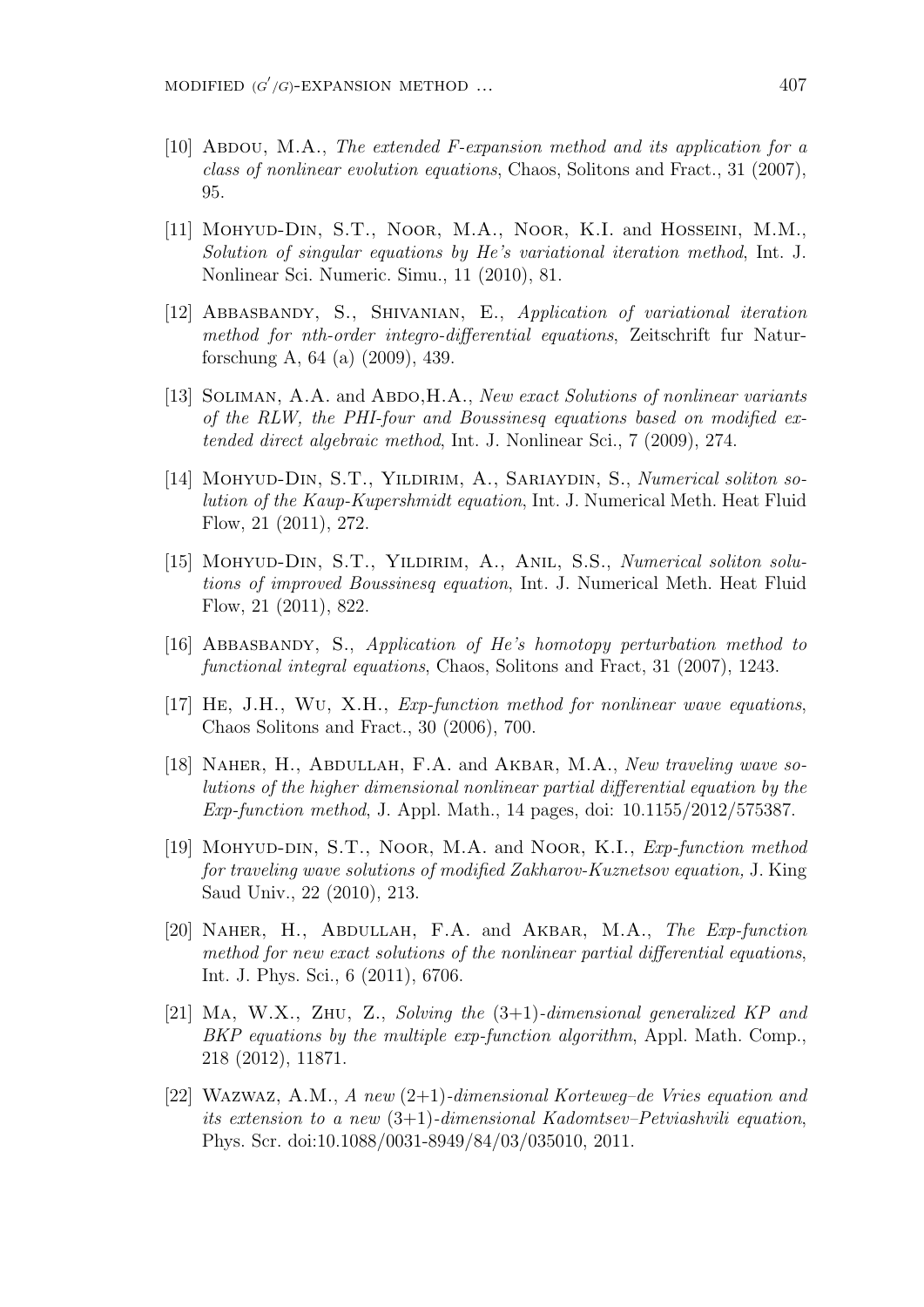- [23] Noor, M., Noor, K., WAHEED, A. and AL-SAID, E.A., An efficient *method for solving system of third-order nonlinear boundary value problems,* Math. Prob. Engr., 14 pages, doi: 10.1155/2011/250184.
- [24] Mohyud-Din, S.T., Noor, M.A. and Noor, K.I., *Some Relatively New Techniques for Nonlinear Problems,* Math. Prob. Engr., 25 pages, doi: 10.1155/2009/234849.
- [25] Mohyud-Din, S.T., Yildirim, A. and Demirli, G., *Analytical solution of wave system in with coupling controllers*, Int. J. Numerical Meth. Heat Fluid Flow, 21 (2011), 198.
- [26] Abbasbandy, S., Shirzadi, A., *The first integral method for modified Benjamin-Bona-Mahony equation*, Commun. Nonlin. Sci. Numer. Simulat., 15 (2010), 1759.
- [27] Abbasbandy, S., Shivanian, E., *Exact analytical solution of a nonlinear equation arising in heat transfer*, Phys. Lett., A, 374 (2010), 567.
- [28] Abbasbandy, S., *A numerical solution of Blasius equation by Adomian's decomposition method and comparison with homotopy perturbation method*, Chaos, Solitons and Fract, vol. 31 (2007), 257.
- [29] Wang, M., Li, X. and Zhang, J., *The -expansion method and traveling wave solutions of nonlinear evolution equations in mathematical physics*, Phys. Lett., A, 372 (2008), 417.
- [30] Feng, J., Li, W. and Wan, Q., *Using-expansion method to seek traveling wave solution of Kolmogorov-Petrovskii-Piskunov equation*, Appl. Math. Comp., 217 (2011), 5860.
- [31] Naher, H., Abdullah, F.A., Akbar, M.A., *The G/G′ -expansion method for abundant traveling wave solutions of Caudrey-Dodd-Gibbon equation*, Math. Prob. Engr., 11 pages, doi:10.1155/2011/218216.
- [32] ABAZARI, R. and ABAZARI, R., *Hyperbolic, trigonometric and rational function solutions of Hirota-Ramani equation via -expansion method,* Math. Prob. Engr., 11 pages, doi:10.1155/2011/424801.
- [33] Zayed, E.M.E. and Gepreel, K.A., *The -expansion method for finding traveling wave solutions of nonlinear partial differential equations in mathematical physics*, J. Math. Phys., 50 (2009), 013502.
- [34] Zhang, J., Wei, X. and Lu, Y., *A generalized* (*G′/G*)*-expansion method and its applications*, Phys. Lett., A, 372 (2008), 3653.
- [35] Zhang, J., Jiang, F., Zhao, X., *An improved* (*G′/G*)*-expansion method for solving nonlinear evolution equations*, Int. J. Comput. Math., 87 (2010), 1716.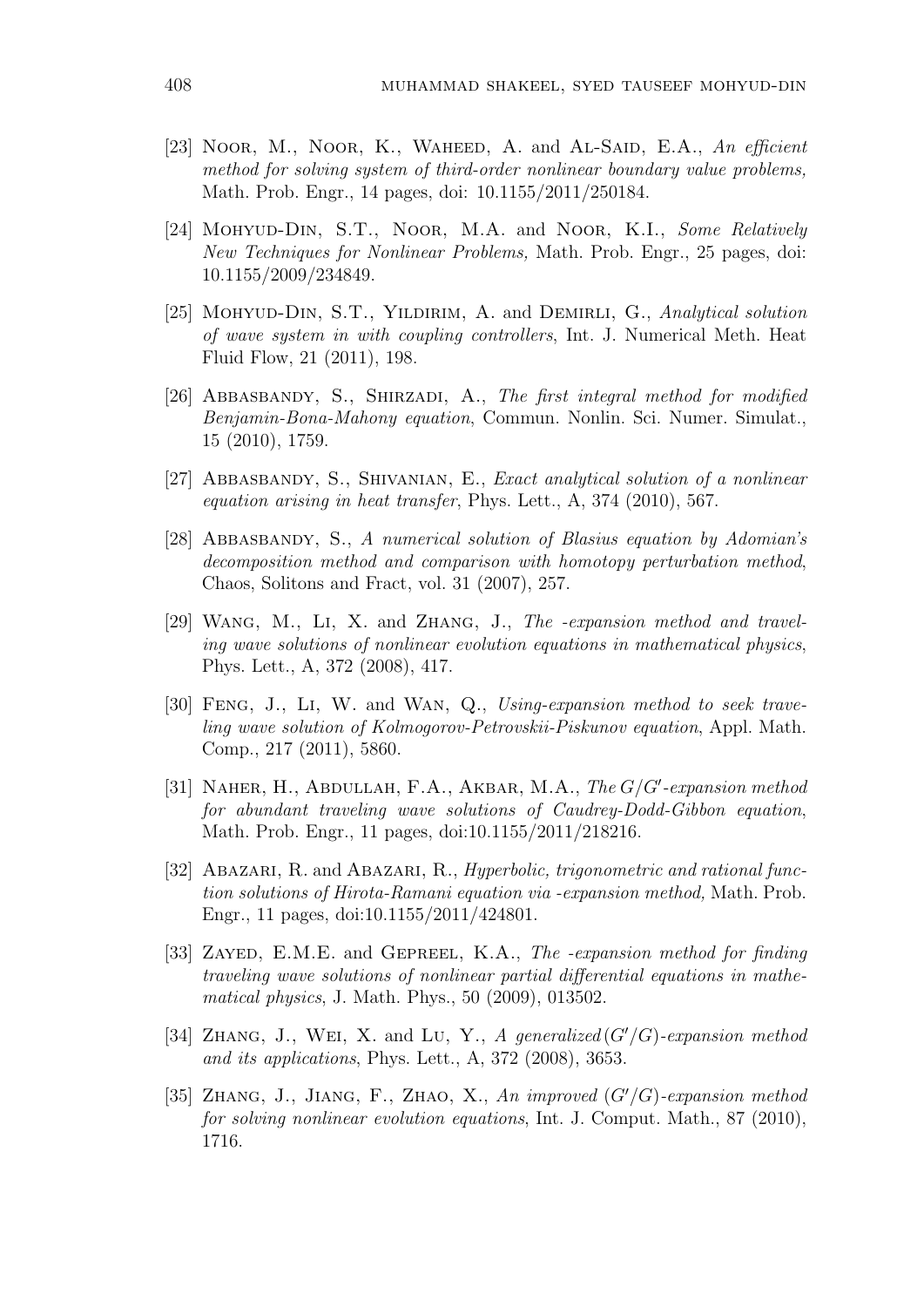- [36] ZAYED, E.M.E., *New traveling wave solutions for higher dimensional nonlinear evolution equations using a generalized* (*G′/G*)*–expansion method*, J. Phys., A: Math. Theor., 42 (2009), 195202.
- [37] Zayed, E.M.E., *The* (*G′/G*)*-expansion method combined with the Riccati equation for finding exact solutions of nonlinear PDEs*, J. Appl. Math. Inform., 29 (2011), 351.
- [38] Hamad, Y.S., Sayed, M., Elagan, S.K. and El-Zahar, E.R., *The improved*  $(G'/G)$ -expansion method for solving  $(3 + 1)$ -dimensional potential-*YTSF equation,* J. Modern Meth. Numerical Math., 2 (2011), 32.
- [39] Naher, H., Abdullah, F.A., *Some new traveling wave solutions of the nonlinear reaction diffusion equation by using the improved* (*G′/G*)*-expansion method*, Math. Prob. Engr., 17 pages, doi:10.1155/2012/871724.
- [40] Naher, H., Abdullah, F.A., *The Improved* (*G′/G*)*-Expansion Method for the* (2+1)*-Dimensional Modified Zakharov-Kuznetsov Equation*, J. Appl. Math., 20 pages, doi: 10.1155/2012/438928.
- [41] Naher, H., Abdullah, F.A. and Bekir, A., *Abundant traveling wave solutions of the compound KdV-Burgers equation via the improved*  $(G'/G)$ *expansion method*, AIP Advances, 2 (2012), 042163; doi: 10.1063/1.4769751.
- [42] Yan, Z., *A sinh-Gordon equation expansion method to construct doubly periodic solutions for nonlinear differential equations*, Chaos, Solitons and Fract., 16 (2003), 291.
- [43] REN, Y., ZHANG., H., *A generalized F-expansion method to find abundant families of Jacobi Elliptic Function solutions of the* (2+1)*-dimensional Nizhnik–Novikov–Veselov equation*, Chaos, Solitons and Fract., 27 (2006), 959.
- [44] Ren, Y., Liu, S., Zhang, H., *On a generalized extended F-expansion method*, Commun. Theor. Phys. (Beijing, China) 45 (2006), 15.
- [45] Conte, R., Musette, M., *Link between solitary waves and projective Riccati equations,* J. Phys. A: Math. Gen., 25 (1992), 5609.
- [46] Yan, Z., *Generalized method and its application in the higher-order nonlinear Schrodinger equation in nonlinear optical fibers*, Chaos, Solitons and Fract., 16 (2003), 759.
- [47] Fan, E., *A new algebraic method for finding the line soliton solutions and doubly periodic wave solution to a two-dimensional perturbed KdV equation*, Chaos, Solitons and Fract., 15 (2003), 567.